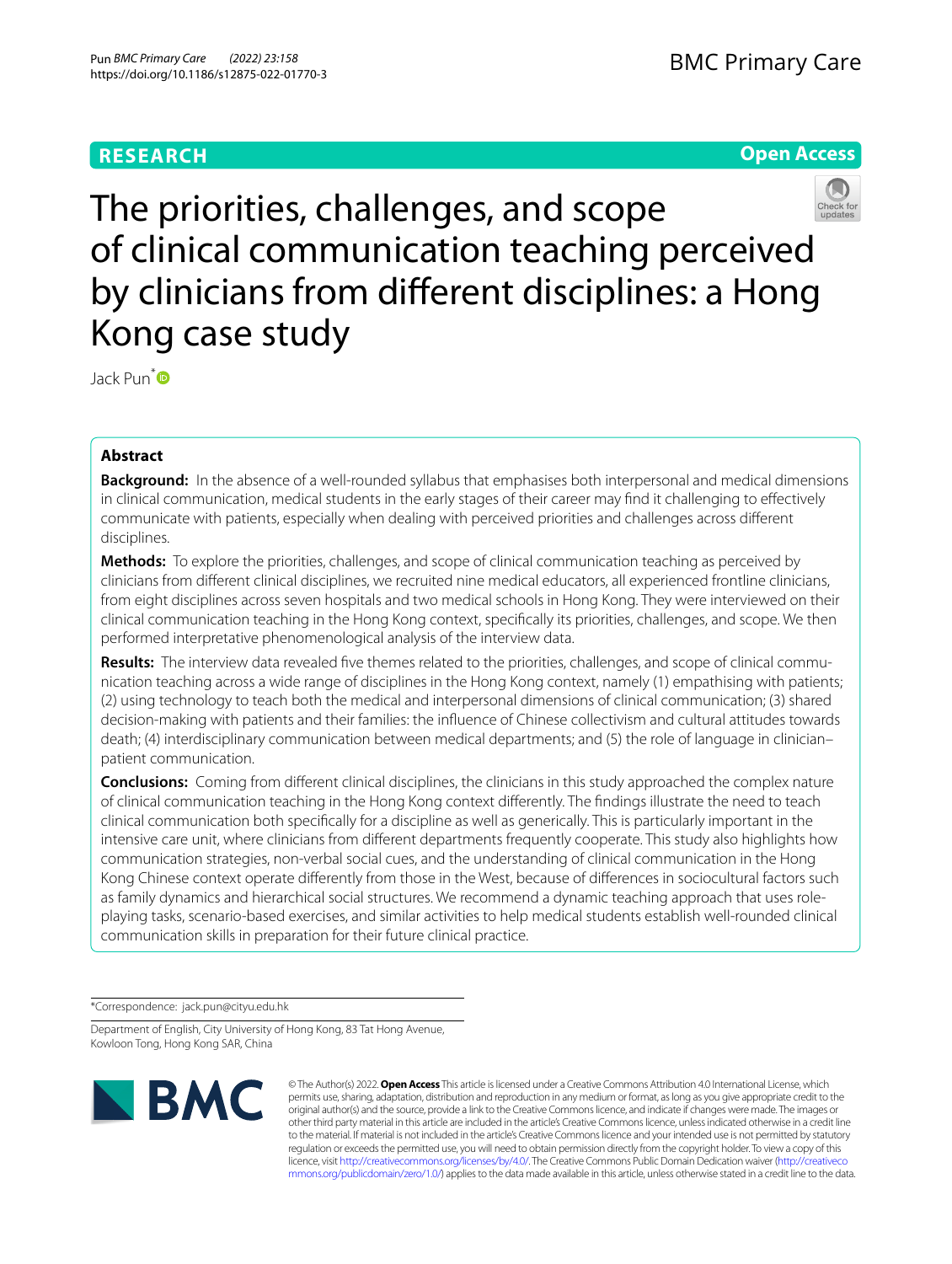**Keywords:** Clinical communication, Multidisciplinarity, Interpretative phenomenological analysis (IPA), Medical educators, Hospital staf, Perceptions, Teaching

# **Background**

The teaching of clinical communication has been extensively explored in the feld of medical education in the West, including with regard to curricula, assessment, learning outcomes, and educator training  $[1–7]$  $[1–7]$ . The recent expansion of this research area has been refected in the increased emphasis on communication skills in many medical education programmes worldwide. Moreover, regardless of this emphasis in current teaching, clinicians and medical practitioners have to interact with patients from diferent milieus and with varied experiences. Therefore, knowing how to adapt to address patients' concerns and communicative needs is of substantial importance for medical students [\[8](#page-14-1)].

Researchers have begun to conduct empirical studies to test the efectiveness of diferent teaching models. For example, Brown and Dearnaley investigated the efectiveness of an integrated clinical communication programme involving a medical school and a hospital  $[9]$  $[9]$ . They concluded that such an integrated approach could motivate students to refect on the model of patient-centred care, its usefulness for collecting clinical histories, and its role in building rapport with patients. The study thus demonstrated that an integrated approach could help medical students bridge the gap between learned theory and practice by teaching them to approach clinical communication holistically. A quasi-experimental study conducted by Rashwan et al. further demonstrated the efectiveness of holistic medical training by evaluating the efects of scenario-based clinical simulation (SBCS) sessions on students, including their anxiety levels [\[10](#page-14-3)]. According to the fndings, all of the students in the intervention group achieved satisfactory total percent scores when tested on their clinical communication skills after two weeks of SBCS sessions, while only 20% of the control group performed well ( $p < 0.001$ ). It was also found that the first group of students were able to train their psychomotor, cognitive, and interpersonal skills simultaneously in one clinical scenario during a simulation session. The findings suggest that training such as SBCS sessions enables medical students to collaborate and refect on each other's performance, thus preparing them to work as teams in highly complex medical settings [\[11\]](#page-14-4).

Experiential learning is another approach to clinical communication learning that helps students connect theories to real practice. Quilligan found that medical students could maximise their experiential learning in busy wards by practising their communication skills in a wide range of scenarios  $[12]$  $[12]$  $[12]$ . The findings also revealed medical students' ability to adapt their communication based on the needs of an environment made complicated by the diversity of patient groups and their diferent health literacy levels, the nature of observed interactions, the students' own actions, and input from role models. Experiential learning and holistic and integrated approaches to clinical communication teaching can thus help medical students gain practical and real-life experience in encountering patients. However, these methods might not be sufficient to help students learn how to deal with rare but critical clinical situations. As Shorey et al. noted, this is partly why medical educators use technological tools such as virtual reality platforms in modern pedagogy [\[13](#page-14-6)]. Using the Virtual Counselling Application using Artifcial Intelligence developed by the National University of Singapore, the researchers found that the use of virtual patient simulations enhanced the students' sense of preparedness and confdence, thus helping them become more efective communicators.

As most studies on clinical communication training have been conducted in the West, their fndings may not apply to the socioculturally diferent East. In addition, they may have neglected developments in the latter context. Consequently, the perceptions of clinical communication and its training by Eastern physicians need to be explored and reported to improve clinical communication and thereby patient-centred care in the East. For instance, Ishikawa and Yamazaki outlined the ways in which studies may not have accounted for how clinical communication may difer across sociocultural contexts  $[14]$  $[14]$ . They based their compositional approach to culture on the idea that culture is a manifestation of all aspects of social life and is a layered structure of rituals, practices, hidden beliefs, and assumptions. They noted some core cultural diferences between the East and the West that afect physician–patient relationships: (1) individualism vs collectivism and (2) high-context vs low-context communication. For example, as members of a high-context culture, Chinese people in general are evasive about death; some even believe that mentioning the word 'death' can lead to actual deaths  $[15]$  $[15]$  $[15]$ . This evasive attitude leads many patients' families to misguidedly believe that modern medicine is always able to prevent deaths, and that death is due to the doctors' failure to properly treat patients [\[15\]](#page-14-8). In this way, end-of-life communication in the Chinese context is very diferent from that in the West. Achieving efective patient-centred care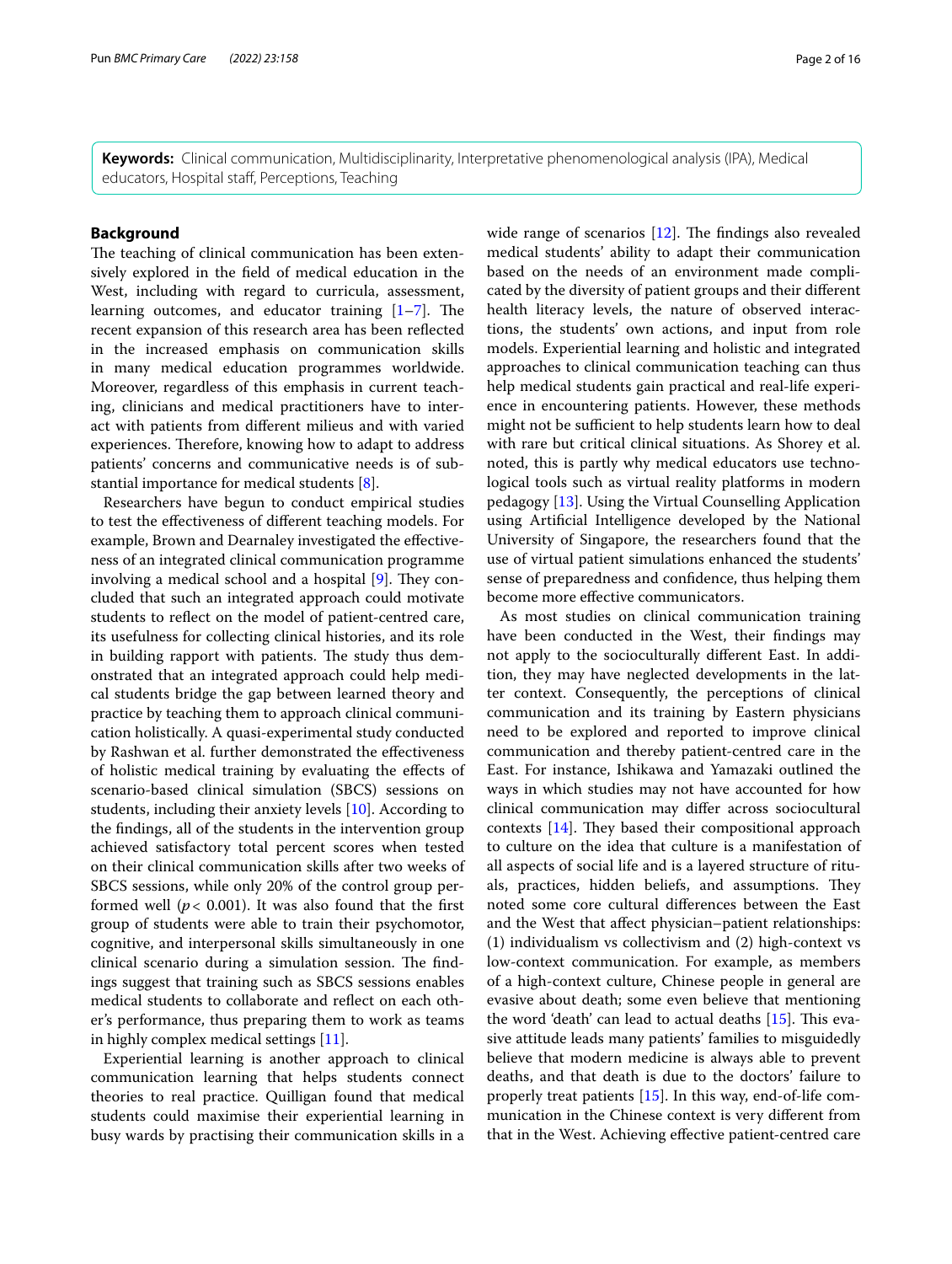requires research into the lived experiences of medical educators to explore the teaching of clinical communication in culturally specific contexts. This research would facilitate the development of local and culturally appropriate teaching models and cultural competence among students.

# **Clinical communication in the East Asian and Hong Kong contexts**

As noted by Lu et al., globalisation has made it necessary for medical educators to respond to increased cultural diversity [[16](#page-14-9)]. Cultural competence, an attribute that has been stressed by the US Association of American Medical Colleges [[17\]](#page-14-10) and the UK General Medical Council [[18\]](#page-14-11), is important for medical professionals because it helps to prevent miscommunication and establish culturally appropriate expectations of healthcare  $[19]$  $[19]$ . The role that medical educators play in helping medical students prepare for efective communication with their future patients, regardless of the patients' social or cultural backgrounds, has thus become widely recognised [[20–](#page-14-13)[22](#page-14-14)].

While clinical communication teaching as a whole has been investigated widely in recent years [[20\]](#page-14-13), the aforementioned recognition has in the past few decades led to a specifc increased focus on cultural competence within this research. Within the international medical community, the capacity to communicate efectively with patients from specifc cultural backgrounds has become commonly recognised as a desirable attribute of a graduate  $[23-26]$  $[23-26]$  $[23-26]$ , and a comprehensive system for evaluating cultural competence in medical education has been developed  $[16]$  $[16]$ . However, there is a dearth of studies exploring this topic in the Chinese context. The lack of attention in this context to the diversity of patients' cultural backgrounds also means that local curricula have not considered cultural competence to be a core element of medical professionalism [\[27](#page-14-17)].

A number of studies highlighting the particularities of East Asian clinical contexts have demonstrated the importance of flling this research gap and moving beyond strictly Western models of communication practices in clinical settings. For instance, in a review article on health professional–patient communication practices in East Asia, Pun et al. noted that patients from diferent East Asian countries have diferent attitudes towards death and terminal illnesses [[28\]](#page-14-18). Specifcally, Taiwanese patients' families are often reluctant to discuss end-oflife issues. Upon receiving bad news, both Taiwanese and Korean patients' families leave decision-making to the oldest family member. Japanese patients' families tend to bring patients home for end-of-life care. By highlighting the role of families in decision-making on treatment, Pun et al. demonstrated the complexity and heterogeneity of clinician–patient communication in East Asia  $[28]$  $[28]$ . These fndings indicate that when incorporating the teaching of cultural competence into medical education systems, it is necessary to develop culturally appropriate communication approaches for specifc cultural contexts within Asia.

To teach clinical communication with cultural appropriateness in a specifc Asian context, it is important to frst break down the cultural homogeneity inherent in the existing medical education system. In Hong Kong, for example, there are two official languages, namely Chinese (both written Chinese and its spoken varieties, including Cantonese and Putonghua) and English, which leads to difficulties specific to medical practice in the region [[29\]](#page-14-19). In a study examining clinical handover in a bilingual setting in Hong Kong, Pun found that the bilingual staf usually had little to no familiarity with Chinese medical terminology and thus read and recorded almost all of the medical information in written English [[30\]](#page-14-20). Pun also observed that most of the staf in this bilingual context code-switched or engaged in translanguaging between spoken Cantonese and English medical terminologies  $[31]$  $[31]$ . These findings relate to the problem of miscommunication that may arise due to diferences in the language used for medical terms and everyday conversation, as indicated in Pun et al.'s earlier study, which observed that medical information was altered when staf switched between spoken Cantonese and spoken English [\[32](#page-14-22)]. The fndings of these studies indicate that for medical students, the homogenous use of English in the teaching of clinical communication leads to gaps in their training, potentially leading to miscommunication with local Cantonese-speaking patients in real-life practice.

Beyond linguistic concerns, research has found that doctors in Chinese-speaking Asian contexts rely on their own experiences rather than formal medical education to learn about and adapt to diferent cultural contexts [[16\]](#page-14-9). In a study conducted in Taiwan, Lu et al. found that the lack of teaching materials on cultural competence in clinical communication had led to culturally essentialist beliefs, such that Taiwanese doctors tended to stereotype and oversimplify certain cultures that they encountered instead of trying to understand their complexity [\[16](#page-14-9)]. Because medical schools in Asia had few communication training programmes that focused on the Chinese-speaking context, students were prepared only to communicate medical information, not to address patients' emotional needs [[33\]](#page-14-23).

The unique linguistic and sociocultural features of the Chinese-speaking context make Western teaching models inapplicable to such settings. This indicates the need for a new, culturally appropriate approach to clinical communication teaching in the Chinese-speaking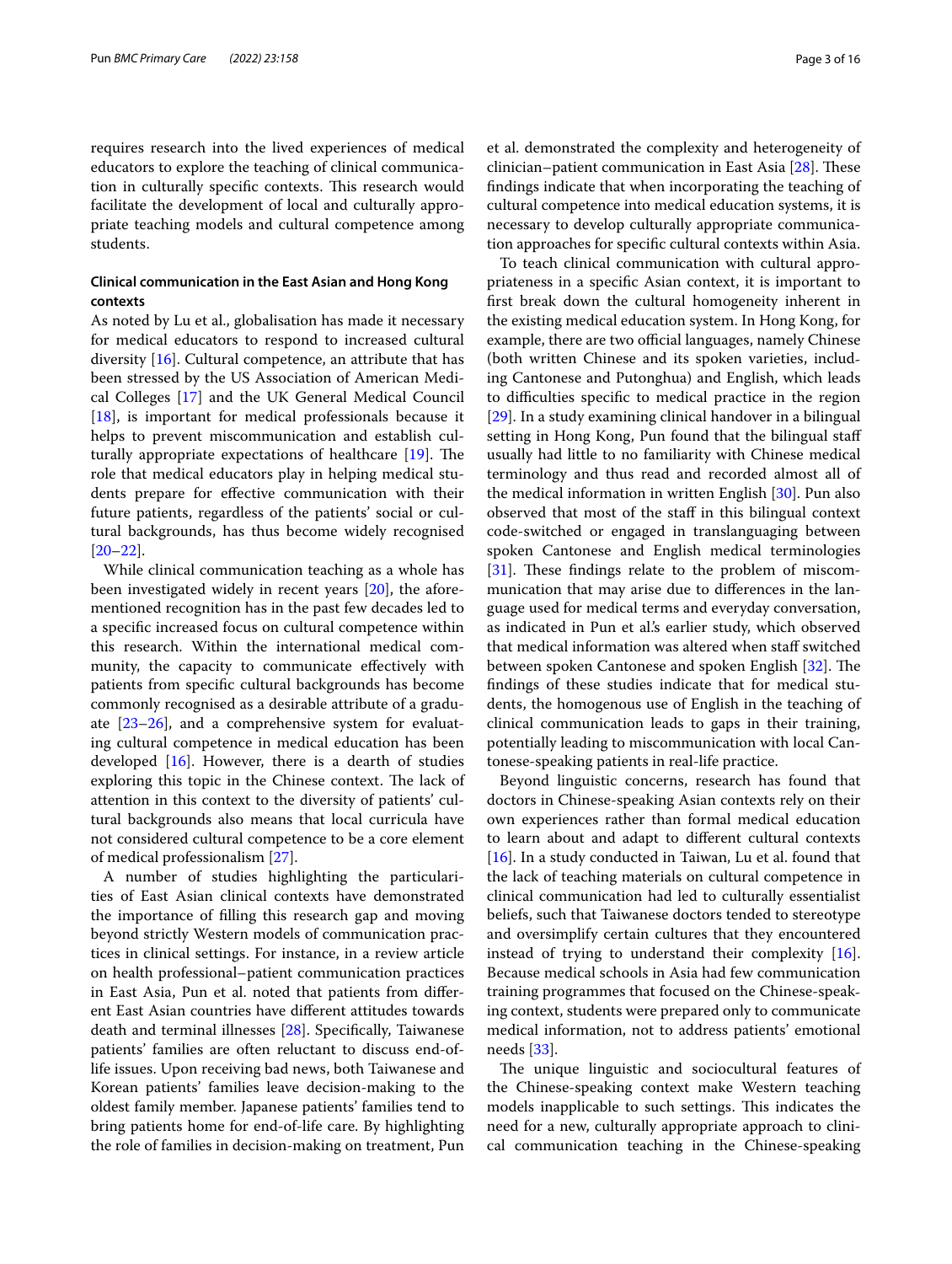context that is grounded on an understanding of the specifc clinical needs of each feld of medicine. Addressing this research gap can help build an efective system for teaching clinical communication in Chinese-speaking settings. Therefore, this study explored the perspectives of clinicians from diferent disciplines in Hong Kong to inform medical educators about current trends in teaching approaches, issues, and topics relevant to local clinical communication, with the aim of improving clinician–patient relationships.

While Hong Kong culture is similar to other Chinese cultures in some respects, Hong Kong also has distinctive cultural features that have implications for local clinical communication education. In one study, Hong Kong patients were found to be keen to appropriate the Western model of patient-centred care [\[28\]](#page-14-18). In another study, they were found to be open to discussions of advanced malignancy and willing to have direct involvement with their end-of-life arrangements [[34\]](#page-14-24). Medical educators can address these patient preferences by helping students develop greater rapport and empathy with patients [\[35](#page-14-25)]. At the same time, such a teaching approach may counter the patriarchal elements of Chinese culture present in Hong Kong medical settings.

# **Teaching clinical communication with a multidisciplinary approach**

As confrmed by Tahir et al. in their investigation of interprofessional relationships and medical school teaching in primary social care settings [[36](#page-14-26)[–39](#page-14-27)], it is important to train clinicians in the early stages of their careers in clinical communication via approaches that integrate care strategies from diferent disciplines. Despite the established benefts of cross-disciplinary training, only a few empirical studies have gathered data from multiple disciplines to investigate doctor–patient encounters in hospitals, as noted by Jensen et al. in their own such study in Norway  $[40]$  $[40]$ . They found that the Four Habits training model (invest at the beginning, elicit the patient's perspective, demonstrate empathy, and invest at the end), originally developed by Krupat et al. [\[41](#page-14-29)], was a suitable generic tool for teaching clinical communication to postgraduates across the following clinical settings (excluding psychiatry): anaesthesiology, paediatrics, surgery, internal medicine, gynaecology/obstetrics, neurology, orthopaedics, and ear–nose–throat medicine. They also found that a 20-hour intervention course derived from the Four Habits model was able to improve doctors' communication skills and lead them to implement a more patientcentred model when treating patients. Their results show that through investigating the perspectives of clinicians from diferent disciplines, researchers may inform the development of medical communication training programmes that are applicable across many clinical settings. Such programmes may more efectively teach clinical communication, particularly in settings such as the intensive care unit (ICU) where physicians from diferent departments frequently cooperate with each other.

Extensive discipline-focused research on clinical communication teaching using interdisciplinary approaches has been conducted in the US [\[41](#page-14-29)] and European countries [\[36](#page-14-26), [40\]](#page-14-28). However, no such studies have been conducted in Asian contexts, and in Chinese-speaking settings in particular. The importance of context-specific research that assesses the suitability of particular teaching approaches to clinical communication was illustrated by Bellier et al.  $[42]$  $[42]$  $[42]$ . Their cross-cultural study sought to explore the suitability of the Four Habits coding scheme for assessing clinical communication skills in France. According to their fndings, the French version of the scheme demonstrated satisfactory internal consistency, but the real efects were moderate, and two raters were needed to efectively assess the clinical communication skills acquired by medical students. Therefore, it is necessary to conduct discipline-focused research on clinical communication teaching across specialties in diferent Asian and Chinese-speaking regions to gain a comprehensive overview of this area of medical education and to develop culturally appropriate, multidisciplinary teaching approaches.

This study focused specifically on the context of Hong Kong, as the city is considered an 'entrepreneurial city' in terms of its entrepreneurial discourse, narratives, and self-image [[43](#page-14-31)]. Many sectors, including the medical sector and academia, adopt an entrepreneurial mindset in their daily operations in response to global trends in the knowledge economy  $[43]$  $[43]$ . Therefore, Hong Kong is a site at which the East converges with the West, and is a global hub for knowledge and cultural exchange. As a result, the city serves as an efective research base for researchers investigating intercultural clinical communication. Researchers may evaluate and compare Western and Chinese medicine in terms of clinicians' communication strategies, patients' expectations and satisfaction, and transfers between the two systems. Moreover, owing to the increasingly globalised patient population in Hong Kong, the city's healthcare system exemplifes the general way in which healthcare is increasingly conducted in culturally and linguistically diverse settings around the world.

# **Methods**

### **Research design**

A cross-sectional, qualitative research design was used for this study. Specifcally, our research team analysed interview data using interpretative phenomenological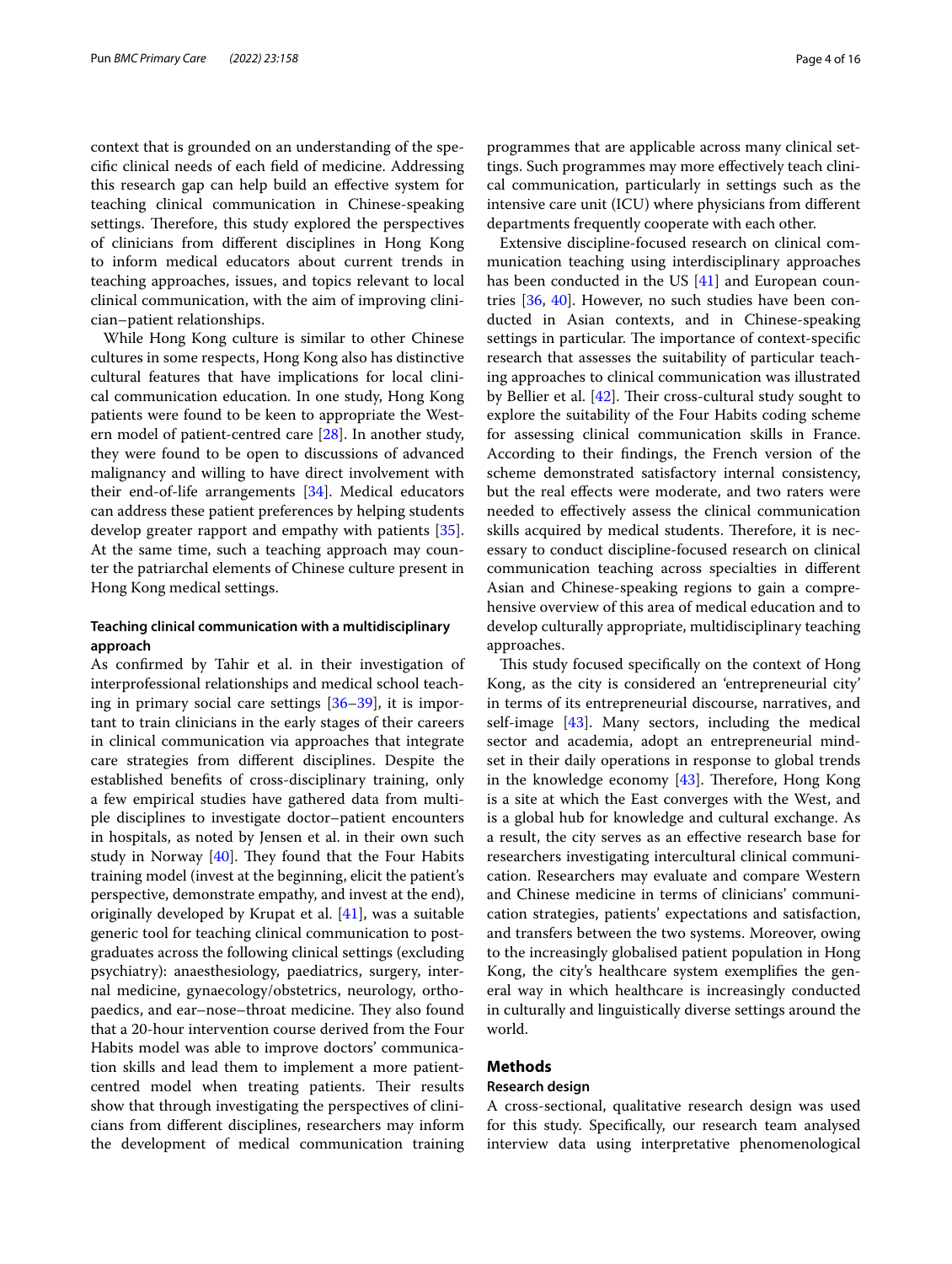analysis (IPA), which originates from the feld of psychology and focuses on the examination of personal lived experiences. According to Smith and Osborn [\[44\]](#page-14-32), IPA is founded on individuals' personal experiences and how they make sense of these experiences. Researchers who use IPA assume that individuals engage actively and continuously with their environments, following which they reflect on and integrate their personal experiences [\[44](#page-14-32)]. Therefore, IPA is fundamentally a type of allegorical analysis conducted by both the participants and the researchers involved. In conjunction with the participants, the researchers carry out a dual interpretation process, called the 'double hermeneutic', during which the researchers actively seek to determine how the participants engage in and make sense of their surrounding world [[44\]](#page-14-32). In light of the diverse experiences of medical educators in teaching cultural competence, IPA was chosen as the analytical approach for this study because of its seminal nature and capacity to examine participants' complex real-life lived experiences.

In addition, we used grounded theory to analyse the interview transcripts [\[45\]](#page-14-33). By approaching the data with as few preconceived theoretical notions as possible, we allowed themes to emerge from the analysis  $[46]$  $[46]$ . We searched and identifed common threads in the transcripts that related to interdisciplinary communication and teaching approaches, thereby drawing out a wide range of views that captured the specifc purposes of clinical communication teaching in the interviewed clinicians' respective disciplines [\[47](#page-14-35)].

To arrive at a comprehensive overview of the current state of this teaching, and to contribute to the development of interdisciplinary teaching programmes for medical schools, we analysed the teaching approaches of experts from different disciplines. These disciplines were surgery, geriatrics, neurology, ICU medicine, nursing, oncology, palliative care, and obstetrics and gynaecology. We identifed the diferent teaching strategies currently

used and the communication skills considered to be important in each discipline.

Lastly, the methods and results are reported here according to the Consolidated Criteria for Reporting Qualitative Research (COREQ) guidelines [\[48](#page-14-36)].

## **Data collection**

Our research team conducted one-on-one, face-to-face semi-structured interviews with the participating clinicians in Hong Kong. These clinicians were from seven hospitals and two medical schools in Hong Kong. All of the participants were recruited via convenience sampling. They were proficient in speaking Cantonese, had been working for 9 years or more at a local hospital, and had earned a postgraduate degree in their specialty. Each interview were conducted in English and lasted 30–60 minutes, during which the team explored the clinician's lived experiences, particularly in terms of the communication challenges encountered when interacting with their patients, patients' families, and colleagues across disciplines, as well as in their teaching of clinical communication. For example, the clinicians were asked what efective clinical communication meant, how they communicated with their patients, carers, and colleagues from other disciplines to ensure that their explanations were understood, and what expectations they had for medical graduates regarding their communication skills.

#### **Participant demographics**

Table [1](#page-4-0) illustrates the participants' demographic details. The participating clinicians'  $(n = 9)$  clinical specialties spanned eight disciplines, namely surgery, geriatrics, neurology, critical care medicine in the ICU, nursing, oncology, palliative care, and obstetrics and gynaecology. Of the 9 participants, 5 were male and 4 were female. The participants had been working in clinical settings (either territory hospitals or teaching hospitals) for 9 to 13 years.

**Participant Gender Specialty Gender Specialty Work experience (years) Clinical setting** A Surgery 10 10 Territory hospital M Surgery 3 and the Surgery 10 Territory hospital B Teaching hospital Contract Contract Contract Contract Contract Contract Contract Contract Contract Contract Contract Contract Contract Contract Contract Contract Contract Contract Contract Contract Contract Contract Cont C M Neurology 13 Teaching hospital D F Gritical care medicine in the ICU 10 Teaching hospital Teaching hospital E The South of the Mursing 14 Teaching hospital 14 Teaching hospital F M Oncology 9 9 Territory hospital G 11 Territory hospital M Palliative care 11 1 Territory hospital H M Surgery Surgery 11 Territory hospital **In the Contract Contract Contract Contract Contract Contract Contract Contract Contract Contract Contract Contract Contract Contract Contract Contract Contract Contract Contract Contract Contract Contract Contract Contrac** 

<span id="page-4-0"></span>**Table 1** Demographic details of the participating clinicians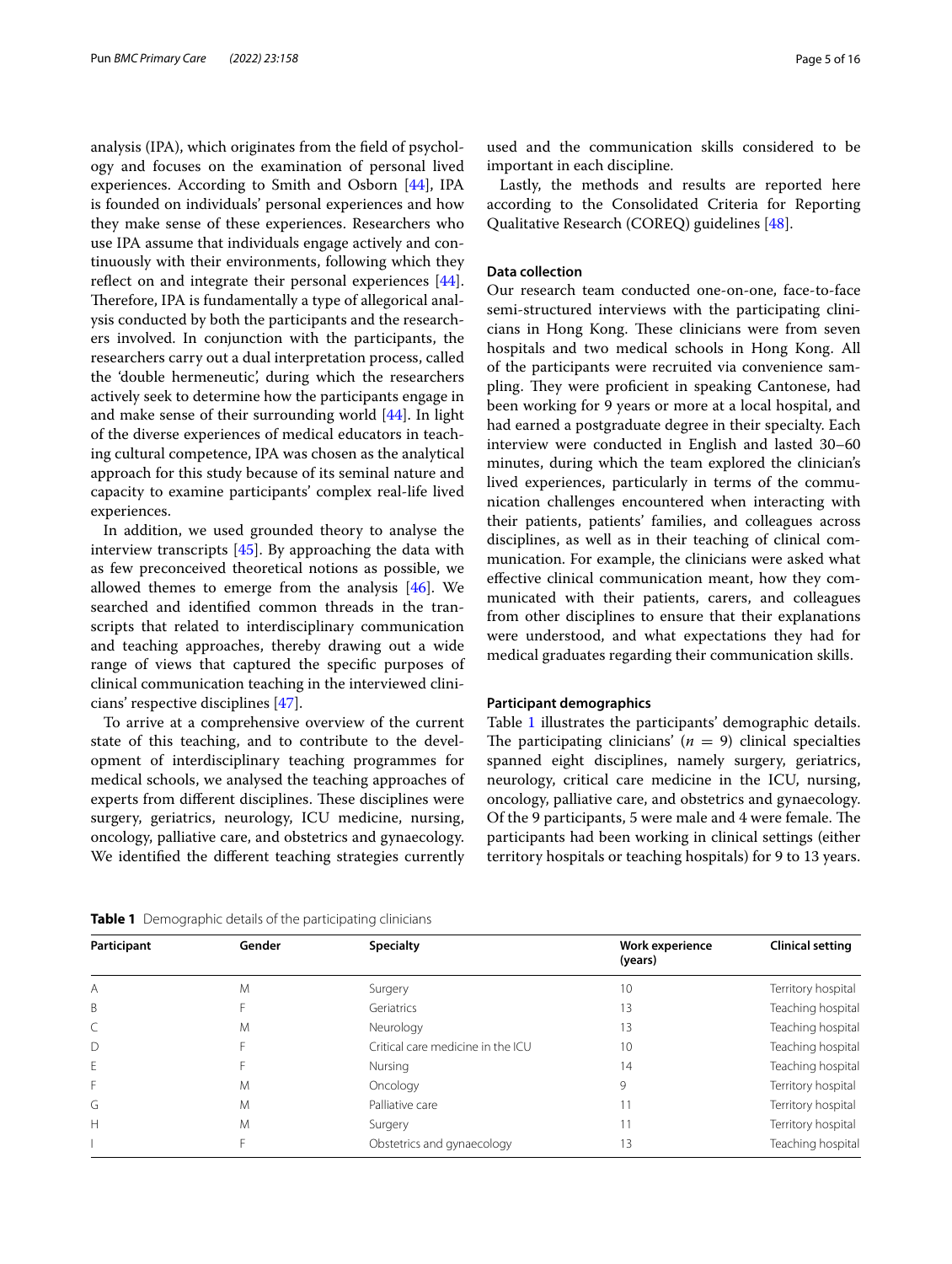## **Analysis**

Using IPA, an idiographic approach, we were able to analyse a tightly defned group of participants who drew from their lived experiences to express their opinions on the focal topic. Our research team comprised multidisciplinary experts ( $M = 3$ ,  $F = 2$ ), namely two linguists (PhD) who had extensive research experience in health communication, one physician (MD) from the accident and emergency department, one professor (PhD) in nursing, and one nursing manager (PhD). We adopted the suggestion of Smith et al. to analyse the interview transcripts in stages [\[47](#page-14-35)]. Following the IPA model, we frst analysed the transcripts on an individual and descriptive level. Using these analyses, we then interpreted the data to draw out the teaching approaches of diferent medical disciplines. This process consisted of reading through the transcripts carefully line by line and noting down exploratory comments based on our interpretations of the participating clinicians' use of language and teaching strategies. As noted by Smith et al. [\[49](#page-15-0)], such an approach, which uses the techniques of subsumption and abstraction, is helpful for constructing thematic analyses.

### **Ethics**

Written consent was obtained from all of the participants. The research was approved by the Human Ethical Review Committee of the City University of Hong Kong.

## <span id="page-5-0"></span>**Results**

Five themes emerged from the thematic analysis. These were (1) empathising with patients; (2) using technology to teach both the medical and interpersonal aspects of clinical communication; (3) shared decision-making with patients and their families: the infuence of Chinese collectivism and cultural attitudes towards death; (4) interdisciplinary communication between medical departments; and (5) the role of language in clinician– patient communication.

### **Empathising with patients**

Empathising with patients is the core element of patientcentred care. As discussed by Quince et al., clinicians who express empathy help their patients feel more satisfed, comfortable, and confdent in their abilities, thus reassuring the patients [\[48](#page-14-36)]. Research has also shown that empathy can be a source of great emotional support for patients [\[28](#page-14-18), [50](#page-15-1)], improve their treatment adherence, and encourage their more open disclosure of medical information [\[51](#page-15-2), [52](#page-15-3)]. On the contrary, clinicians' lack of empathy can lead to poor patient outcomes and patients' distrust of clinicians [\[53](#page-15-4)–[55\]](#page-15-5). All of these fndings underscore the need for medical practitioners to be empathetic

towards their patients. The following interview quotations reveal how the participants specialising in surgery, oncology, and nursing perceived this communication strategy.

### *Surgery*

Surgeries are very important, sometimes life-saving, clinical procedures. Thus, it is important for surgeons to equip themselves with the communication skills of developing rapport and empathising with patients when delivering bad news. This communication strategy is not unlike that used in Chinese medical clinics, which emphasises patients' emotional needs [[30](#page-14-20), [31](#page-14-21)]. Interviewee A noted the following:

*The most important thing is to have empathy. I think it really needs practice and also requires life experience in the outside world. You have to be engaged with the outside world. — Interviewee A (Surgery)*

As described by Interviewee A, surgeons tended to show their care by creating a space for patients' families to tell their stories:

*If you are concerned about a patient, ask the patient's family questions and make sure that your communication is not abrupt or brusque. In this way, they will sense that you care. — Interviewee A (surgery)*

Students must practise to develop the ability to engage in empathetic dialogue. Interviewee H noted that he usually instructed two students to act as the patient and the doctor, respectively. The roleplaying task would involve the following:

*[…] one tries to convey the bad news to the patient, and the patient tries to be a difcult patient, so [the patient] tries to act out, tries to be emotional and sees how [the doctor] cope[s] with that. — Interviewee H (surgery)*

#### *Oncology*

The interview data indicated that Interviewee F focused on their patients' emotions. They stressed the following:

*You have to be ready to consider your clients' emotions . . . [and] learn to provide refective feedback [using] empathetic dialogu[e] and communication protocols. — Interviewee F (oncology)*

Interviewee F also stressed that oncologists should be constantly and actively aware of the relationship and degree of empathy they have with their patients:

*[It is] a balance of distance – you have to think [of] yourselves as both a healthcare provider and a*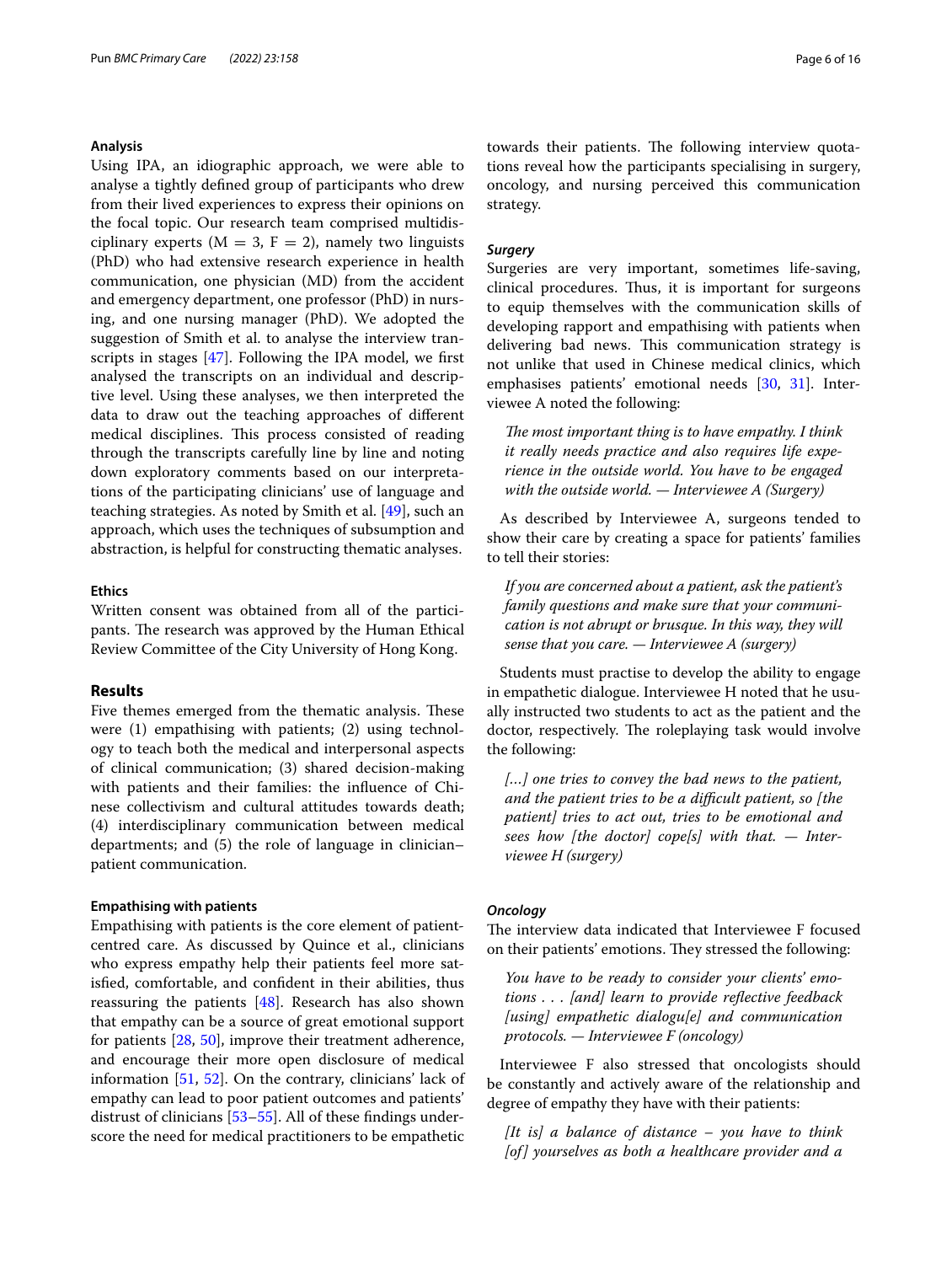*friend of your client to bring your client closer; but sometimes when they ask for something that you cannot provide, you, in turn, will have to remind them of your role and your limitations. — Interviewee F (oncology)*

Accordingly, Interviewee F adopted the communication strategy of interspersing medical talk with interpersonal chat  $[35]$  $[35]$ . They mentioned that although doctors should show care towards their patients, they should also manage their time and be

*ready to interrupt gently by moving on according to your agenda when [pushed for time,] to make sure everything needed is covered. — Interviewee F (oncology)*

# **Using technology to teach both the medical and interpersonal dimensions of clinical communication**

Contemporary students have been exposed to technol-ogy since childhood [\[56](#page-15-6), [57\]](#page-15-7). This has led medical educators to incorporate the use of technology into tertiary training programmes to teach clinical communication. Interviewee H (surgery) and Interviewee E (nursing) both confrmed this trend with regard to their experiences of teaching clinical communication. According to them, both surgeons and nurses at their hospital used video technology to educate their students on clinical communication. Senior surgeons and senior nurses used the technology in distinct ways to help students empathise with patients.

### *Surgery*

Interviewee H believed that empathy constitutes a primary component of communication with the patient, mainly in the form of thinking from the perspective of others.

*I usually teach my students or the young doctors [the following:] pretend that your patient is your relativ[e] or even yourself and then try to think in their shoes and try to think what they are going through before actually starting a conversation with them or trying to [deliver] your bad news. — Interviewee H (surgery)*

One of the main ways in which medical students were taught the importance of empathy was through instructional videos. Interviewee H reported that senior medical staf from the surgery department screened instructional videos for their students that showed

*how [clinical communication] should be done, how we actually tell our patients when they have [a] terminal disease or so on, and also bad examples that*  *[show how communication] may negatively infuence the relationship between patients and doctors. — Interviewee H (surgery)*

By demonstrating how medical students should deal with difficult and emotional patients, these training practices prepared medical students for implementing the strategy of interspersing medical talk with interpersonal chat [[35](#page-14-25)].

### *Nursing*

Interviewee E said that she included students in the process of creating video content to promote healthcare information:

*We produced two sets of videos to try to help everybody in the local community […] enhance their health literacy about infection control measures. — Interviewee E (nursing)*

# **Shared decision‑making with patients and their families: The infuence of Chinese collectivism and cultural attitudes towards death**

In Hong Kong clinical settings, patients who have low levels of involvement in decision-making on their treatment often become dissatisfed with their healthcare providers  $[58]$  $[58]$ . This is because the local patient population overwhelmingly prefers healthcare models that involve patient participation [\[59](#page-15-9)]. For example, in Tam and Lau's study of patient complaints in Hong Kong, almost half of the studied patients were concerned about their lack of communication with their clinicians [\[60](#page-15-10)]. These findings suggest that clinicians in Hong Kong should improve their clinical communication by being more attentive to their patients' emotional needs and taking the latter's opinions into consideration when making decisions on treatment. Through shared decision-making, clinicians can also ensure patients' compliance with treatment plans [[59\]](#page-15-9). However, although many recent studies have shown that Hong Kong patients desire greater participation in decision-making [[35,](#page-14-25) [61](#page-15-11)], a very limited number of clinicians involve their patients in planning the course of their treatments, as demonstrated by Chandler et al. regarding communication in local accident and emergency departments (AEDs) [\[62](#page-15-12)]. As evident from the fndings of the current study, local patients' desire to participate in decision-making processes is not limited to AED settings. The interviewed geriatrics doctors, ICU-based critical care clinicians, and palliative care specialists all highlighted the need to include their patients throughout the process of making decisions on treatment.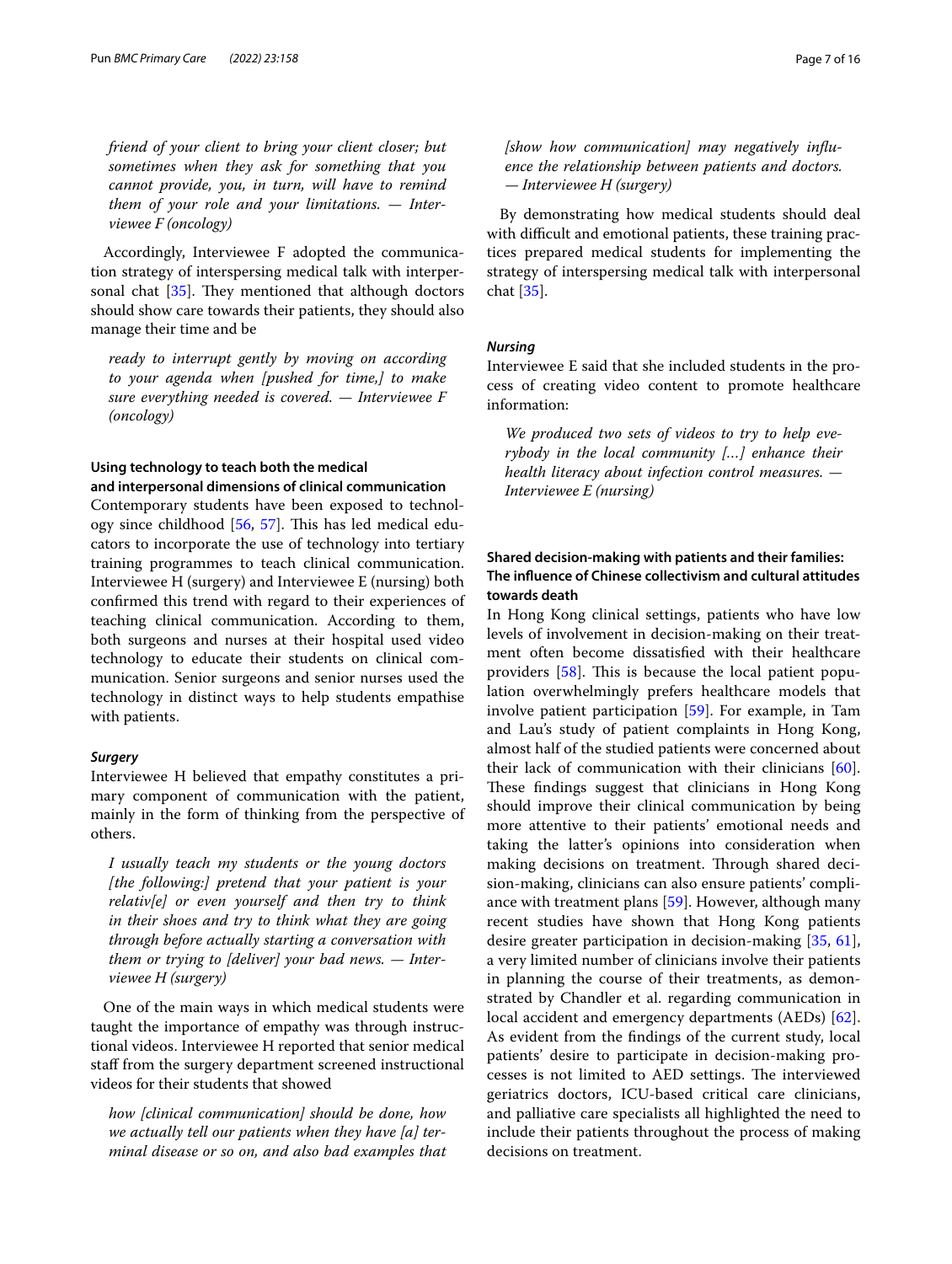### *Geriatrics*

Considering the age of patients in the geriatrics department, the goal of clinicians in this department, according to Interviewee B, was

*not necessarily to care for our patients in terms of curing them of their medical problems; a lot of times our patients have illnesses that can't be cured. — Interviewee B (geriatrics)*

Because the goal of patient care in these cases was not always to cure patients' illnesses, geriatricians had to adopt the communication strategy of creating space for patients to tell their stories  $[35]$  $[35]$ . Offering such a space facilitated the shared decision-making process as it helped clinicians understand patients' needs and provide treatment that aligned with what the latter valued most. Interviewee B further elaborated that the clinician team would then negotiate decision-making on treatment with the patients and their families [[35](#page-14-25)], arriving at

*a mutual understanding [with patients and their families] of what a treatment is able to achieve and what it is not able to achieve. — Interviewee B (geriatrics)*

## *ICU‑based critical care*

Similarly, the communication strategy of shared decision-making [[35](#page-14-25)] on treatment was important in the ICU, as it helped

*bring all parties together to formulate a plan that's best for the patient. — Interviewee D (ICU)*

Moreover, because of the complexity of the patients' diseases, their families often found it difficult to digest all of the relevant medical information. Therefore, ICU doctors found themselves

*repeating similar information over the course of a few days; only then does the information start to sink in and relatives start to understand and come on board with us […] in terms of the plan for management. — Interviewee D (ICU)*

ICU doctors also adopted approaches that were inclusive of the patient [\[35](#page-14-25)] when making decisions, because

*maybe more often than you think, our patients are actually conscious, and it helps to conduct the interview in the presence of the patient as well. — Interviewee D (ICU)*

# *Palliative care*

Interviewee G added that family culture and beliefs regarding death also had to be taken into consideration when negotiating the direction of treatment. Family dynamics played an important role in the process of decision-making, especially in end-of-life situations. As stated by Interviewee G,

*one must be proactive in preparing carers' expecta*tions along the course of the disease. They have to be *told what to be expect, such as the gradual deterioration of the patient, and how to act. When, for example, breathing is becoming difcult, they have to call the*  ambulance. They have to be told what to discuss with *the patient, such as their will, last wishes, advanced directives, and the aftermath. All of this has to be done tactfully over time and by developing rapport. Essential family dynamics must also be observed, as well as family culture regarding death and dying and sufering. — Interviewee G (palliative care)*

Therefore, patients' families were an important stakeholder in healthcare communication. End-of-life situations had to be dealt with carefully, because

*families can help to ease patients' sufering but can also pose a huge problem [if communication about treatments is not well-handled]. — Interviewee G (palliative care)*

Overall, the above data show that the communication strategy of shared decision-making on treatment was particularly important to the feld of palliative care.

# **Interdisciplinary communication between medical departments**

As discussed by Bok et al. [[63\]](#page-15-13), effective communication between healthcare professionals from various disciplines helps facilitate negotiation and shared decision-making  $[64]$  $[64]$ . The strategy of shared decision-making is thus not limited to clinicians' interactions with patients and their families; it is also applicable to interactions between clinicians from diferent disciplines and between clinicians and external supporting parties. Both the neurology specialist and the intensive care specialist interviewed in this study expressed the belief that medical students should learn how to collaborate with clinicians from other disciplines.

## *Neurology*

After delivering bad news to patients and their family members, neurologists could support them by collaborating with

*nurses, allied health workers, psychologists, social workers. — Interviewee C (neurology)*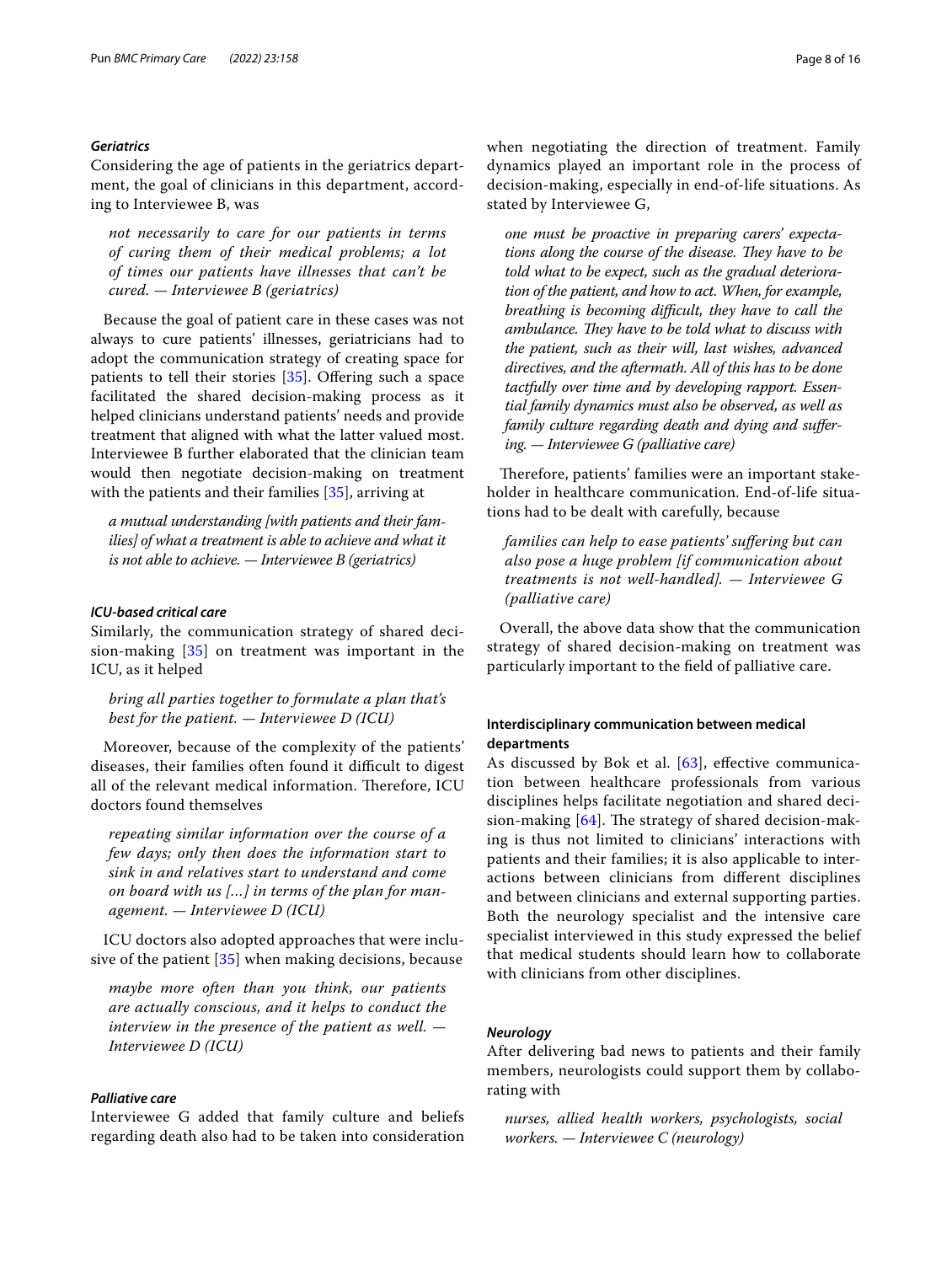*ICU-based critical care* ICU work was primarily interdisciplinary, because

*in critical illness often more than one organ system is involved, so it really takes a lot of time and repeated interviews to try to get the patient to understand what is happening to them and to have a realistic expectation of how things will progress. — Interviewee D (ICU)*

This process involved a lot of communication between various medical disciplines, as patients

*might have problems simultaneously with their heart, with their lungs, their kidneys, these are major organs that are involved in an acute illness . . . [and the patient has to] be in close communication with a cardiologist, respirologist [or] surgeon if an operation is planned or if the patient is in the early postoperative stage. And then we also speak with dieticians to try to optimise nutrition. We have to speak to physiotherapists and speech therapists and come up with a plan for management as a whole team. — Interviewee D (ICU)*

#### **The role of language in clinician–patient communication**

In the study of Pun et al. on Hong Kong clinicians' perceptions of communication challenges in the trilingual environment of a local emergency department, the clinicians felt that they were unable to engage in interpersonal communication with their patients because of linguistic complexity, long working hours, time constraints, and high patient loads [[32](#page-14-22)]. Although most of those respondents recognised patient-centred care to be optimal, they rarely listened to their patients [\[28](#page-14-18)] and prioritised basic duties over developing empathy or rapport with their patients through interpersonal communication [\[35\]](#page-14-25). Moreover, as mentioned in the Background section above, Hong Kong clinicians mainly speak with patients in their mother tongue, Cantonese, but receive their medical school training in English [[31](#page-14-21)]. Because of the large number of immigrants from mainland China, they also speak with some patients in Mandarin, which makes local clinical settings trilingual and linguistically complex [\[65](#page-15-15)]. Language plays an important role in clinicians' attempts to intersperse medical talk with interpersonal chat with patients, because this strategy requires the clinicians to translate English medical jargon into plain language in Cantonese under the high pressure of Hong Kong's clinical environments [[35](#page-14-25)]. In this study, the participants working in the disciplines of neurology, intensive care, and nursing said that they addressed this challenge by shifting between technical and conversational language to explain medical concepts clearly, repeating key information, and communicating through both verbal and non-verbal means [[35\]](#page-14-25). Researchers in other countries may also fnd our fndings useful, as these may help them become aware of the linguistic complexity and conditions in their own countries, and of how patient–provider interaction and communicative understanding may be accordingly afected.

## *Neurology*

To clearly describe diseases and medical concepts to patients and their families, neurologists at Interviewee C's hospital moved between technical and conversational language [[35](#page-14-25)]. Interviewee C noted that it is essential

*to break down messages in small chunks, into very very simple messages, and then ask the translator to tell them or to back-translate. — Interviewee C (neurology)*

Such a communication strategy required neurologists

*to use as little medical jargon and complex terminology as possible, and to use simple sentences and simple phrases. — Interviewee C (neurology)*

Interviewee C, for instance, used analogies or examples

*day in and day out […] I use examples to convey complex problems to our patients and caregivers, so they can relate to what is going on. — Interviewee C (neurology)*

For example, Interviewee C often compared the functioning of the heart to the mechanism of a kitchen tool:

*It is like your blender in your kitchen. If you press diferent buttons to change the speed of the blender, 0 1 2 3 4, it will not blend nicely and it will form curves, so on and so on, and if you imagine this is the heart, if it is not beating regularly, then clots can form, but then obviously if these block any blood vessels, then there can be detrimental consequences. — Interviewee C (neurology)*

By making medical knowledge accessible, the neurologists at Interviewee C's hospital put themselves in the shoes of the patients and their families, thereby making clinical interactions

*a two-way process [of] mutual respect. — Interviewee C (neurology)*

# *ICU‑based critical care*

Due to the complexity of patients' diseases in the ICU, it was hard for patients' families to digest all of the medical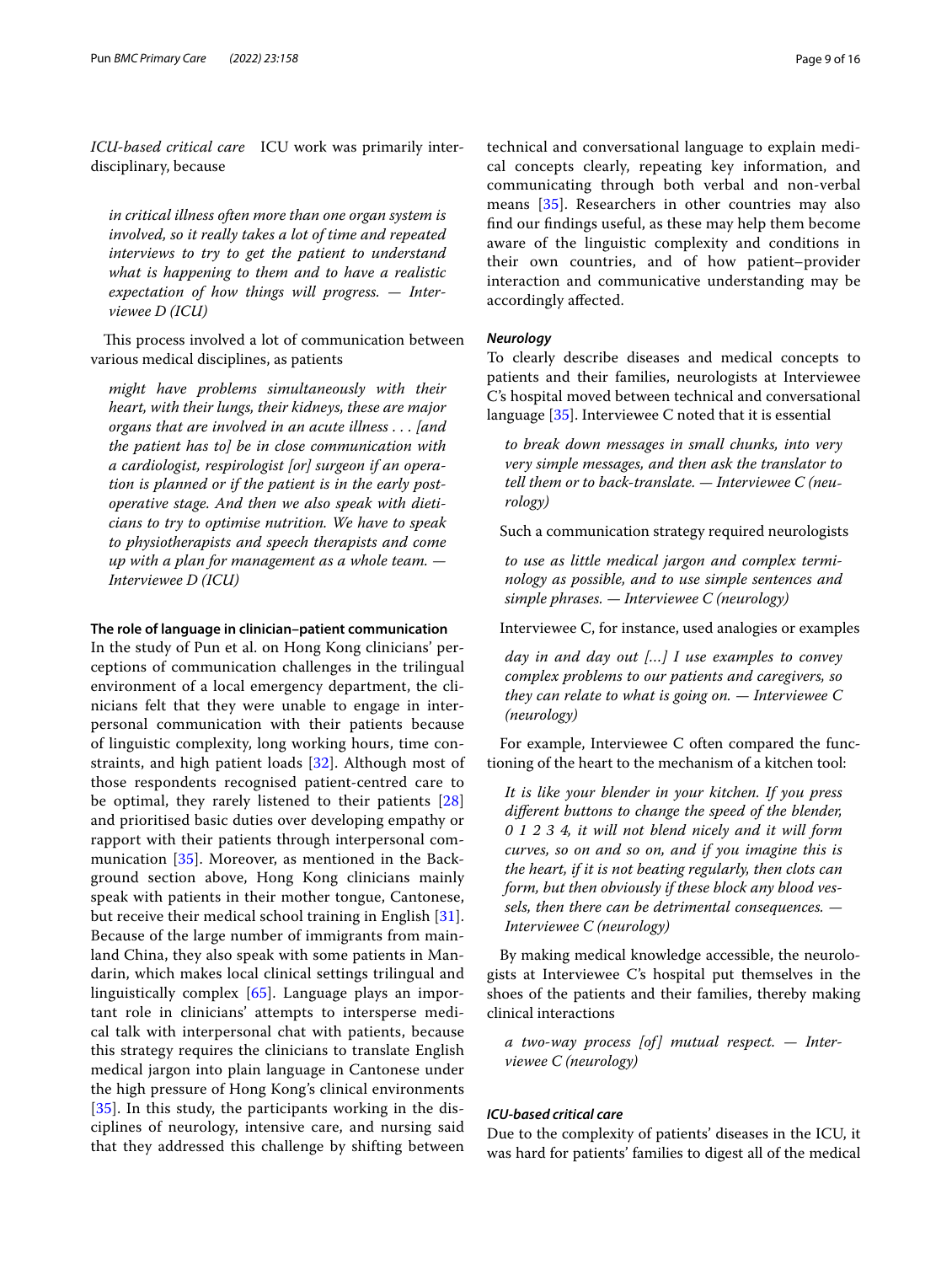information being communicated to them. Therefore, ICU doctors found themselves

*repeating similar information over the course of a few days; only then does the information start to sink in and relatives start to understand and come on board with us […] in terms of the plan for management. — Interviewee D (ICU)*

In addition to this verbal communication strategy of repeating key information, ICU doctors also used nonverbal resources:

*[We] give them some information, leafets to take home or some resources to go back to that helps them digest the information we are trying to convey. — Interviewee D (ICU)*

#### *Nursing*

To meet the needs of patients with disabilities such as hearing loss, Interviewee E used non-verbal languages such as sign language. For example, she and her students produced two sets of videos, the objective of which was

*to try to help everybody in the local community. […] We added a little square for one of my students who knew sign language. — Interviewee E (nursing)*

### **Discussion**

As stated in the [Results](#page-5-0) section, the five themes that emerged from the thematic analysis were as follows: (1) empathising with patients; (2) using technology to teach both the medical and interpersonal dimensions of clinical communication; (3) shared decision-making with patients and their families: the infuence of Chinese collectivism and attitudes towards death; (4) interdisciplinary communication between medical departments; and (5) the role of language in clinician–patient communication.

Clinical communication teaching can have a signifcant efect on the development of medical students' communication skills, which are important for their communication with colleagues, patients, and patients' families. It is particularly important to consider the types of teaching approaches used when designing medical education programmes [\[29](#page-14-19)]. To implement patient-centred care, it is important for medical students specialising in diferent disciplines to equip themselves with varied communication strategies suitable for specifc cultural contexts. For example, as concluded by Pun et al. in their literature review [[28\]](#page-14-18), while Confucian values in mainland China have led medical students there to follow a more clinician-led model [\[65](#page-15-15)], students in Hong Kong should adopt communication strategies that increase patients' level of involvement in decision-making. Therefore, by drawing out themes from our interview data in this Hong Kong-based study, we laid a foundation for the development of culturally appropriate communication training for medical students across disciplines. The study contributes to the exploration of interdisciplinary clinical communication strategies and teaching approaches in multilingual and multicultural contexts, and facilitates the development of frameworks that enhance interdisciplinary clinical interactions to meet the diferent communication needs of patients from a wide range of cultural backgrounds.

#### **Empathising with patients**

The clinicians we interviewed from the disciplines of surgery, nursing, and oncology all noted the importance of empathising with patients as a component of clinician–patient relationship building. In addition, they all described teaching approaches to encourage students to engage in empathetic conversations with patients. This fnding echoes the results of Slade et al. [[35\]](#page-14-25), who found that surgeons and oncologists in particular stressed the importance of having interpersonal chats in addition to transactional, medical talk with patients (e.g., talking about diagnoses, symptoms, and treatment). Another study found that a lack of empathy could result in poor patient–provider relationships, thus supporting our interviewees' stance  $[66]$  $[66]$ . The observations of the clinicians in this study echoed recent research on the topic that has found a causal relationship between clinical communication skills and medical outcomes. Oncologists' communication skills, for example, have been found to have a large impact on patients' satisfaction, health outcomes and compliance with treatment [[67,](#page-15-17) [68](#page-15-18)].

Their teaching approaches indicate their belief that medical students should focus on not only their patients' physical needs, but also their emotional needs. This belief is supported by Slade et al., who found that combining medical talk with interpersonal conversations improved patients' evaluations of the quality of their care and increased their involvement in decision-making on their treatment [[35](#page-14-25)]. However, while engaging in empathetic and relational talk is an important way to improve patient care, the data from the current study also suggest that medical students have to be strategic in their use of this communication approach, as engaging in interpersonal conversations may encroach on the time allocated for treatment.

The stressful environment in Hong Kong hospitals makes it difficult for nurses to meet patients' holistic needs [[69\]](#page-15-19), i.e., their spiritual, psychological, and emotional needs in addition to their physical needs [\[70\]](#page-15-20). One study suggested that Chinese nurses neglected patients'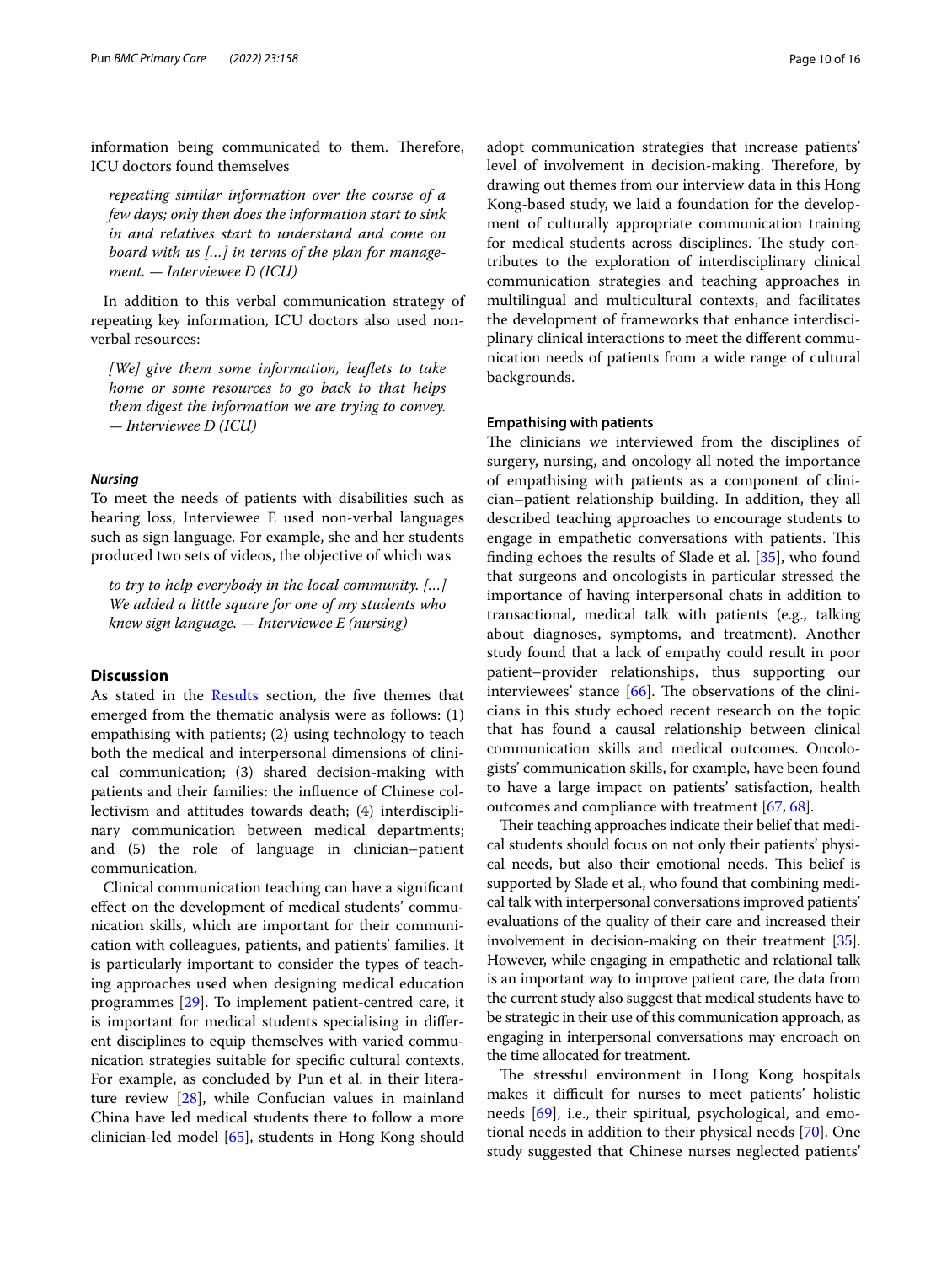emotional support and instead prioritised their physical comfort, due to the family-centredness of Chinese culture and the exclusion of nurses from challenging end-of-life conversations. The excluded nurses became hesitant to talk about terminal illnesses with dying cancer patients, as death is a taboo subject in traditional Chinese culture, which made it hard for the nurses to provide these patients with emotional support [\[28](#page-14-18)]. However, Interviewee E (nursing) noted the necessity for nurses to attend to patients' emotional needs. Our interviewee's stance coincides with the fndings of Liu et al. [\[71\]](#page-15-21), who found that Chinese cancer patients valued their nurses' emotional support and caring behaviours despite the commonly accepted cultural preference in Chinese-speaking clinical settings. In addition, nurses play a central role in the delivery of culturally competent healthcare services, especially to patients affected by linguistic and cultural barriers in Chinese-speaking contexts [[72\]](#page-15-22). Therefore, it is necessary to help nursing students develop empathy with their patients, especially as the scope of real-life nursing practice includes patient advocacy, education, and the promotion of health [[73](#page-15-23), [74\]](#page-15-24).

This pedagogical need is especially important for cases in which patients have disabilities such as deafness, which makes linguistic barriers especially difficult to surmount. To guarantee equal access to healthcare information and services for such patients, educators should help nursing students gain experience in communicating with these patients. The findings of the aforementioned studies highlight the need to review the current approach to nurse–patient relationships. Our interviewee from the discipline of nursing, Interviewee E, focused especially on the concerns of patients with special needs in their interview. She described how senior nurses in Hong Kong clinical settings tended to train their students to attend to patients with special needs. This was done, for example, by involving students in the processes of helping patients with special needs, so that the students could learn the relevant medical information. She cited the specifc instance of creating instructional healthcare videos with her students, in relation to which she emphasised the importance of empathetically bearing in mind the needs of patients with hearing loss. The interviewee also noted that the educational process she described could raise the students' awareness about disabilities and make them more empathetic towards disabled patients.

The findings of this study indicate that the manner in which empathy is shown is also subject to infuence by cultural factors in clinical communication. While it is obvious that empathy should be shown for everyone, being empathetic towards patients' families was particularly emphasised in the context of this study. The importance of the family in Asian clinical settings was highlighted by Ishikawa and Yamazaki, who observed that within Asian cultures, patients are treated not as individual units but as parts of larger social units, particularly in the context of decision-making  $[14]$  $[14]$ . Therefore, Western individualistic models are inapplicable to Asian contexts, and sociocultural diferences should be taken into consideration when conducting communication in diferent cultural contexts. For example, the interviewed surgeons in our study highlighted the need for medical students in Hong Kong to ask patients' families questions and express care for them, thereby giving the families the space to tell their stories. By adopting such a strategy, students would be able to empathise with patients' families, thus not only helping to improve levels of quality care and patient satisfaction, but also facilitating shared decision-making processes. These insights underscore the need for medical education programmes to include the teaching of communication skills and cultural elements, focusing in particular on empathy. To this end, the design of clinical communication training sessions should align with students' interests and current trends.

# **Using technology to teach both the medical and interpersonal dimensions of clinical communication**

One of the surgeons we interviewed, Interviewee H, mentioned the use of videos to teach clinical communication. According to this interviewee, videos are efective means of showing medical students how to communicate with patients about terminal illnesses, as well as how not to do so. These findings indicate the feasibility of medical students using videos as instructional materials to acquire clinical communication skills. Many studies have shown that because students fnd videos particularly useful for revision and preparation for medical practice, video instruction can help ensure performance outcomes and boost students' confdence [[75–](#page-15-25)[77](#page-15-26)]. As a result, students prefer instructional videos to conventional face-toface instruction [\[76,](#page-15-27) [77\]](#page-15-26). Videos are also easily accessible because of the ubiquity of portable video-playing devices such as smartphones [\[78](#page-15-28)].

Most of these studies, however, have been conducted in English-speaking countries and have not focused on the teaching of clinical communication. In this study, we noted this research gap and sought feedback on the suitability of using videos for teaching clinical communication in Hong Kong. Interviewee H confrmed that instructional videos showcasing scenarios in Hong Kong clinical settings could help surgical students prepare for interspersing medical talk with interpersonal chat with patients [[35\]](#page-14-25).

Interviewee E (nursing) further described a diferent approach to using video technology in clinical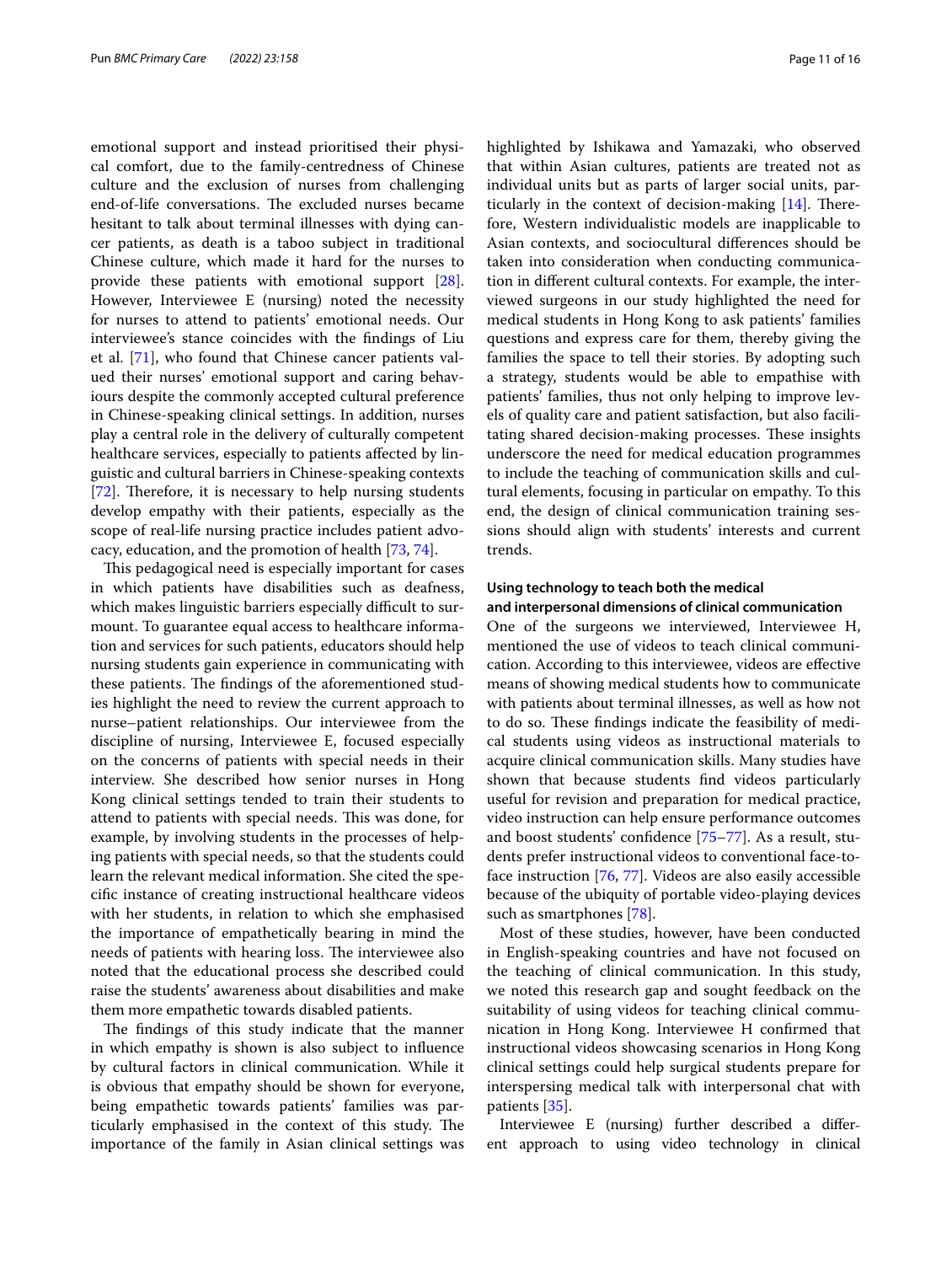communication teaching. She described how senior nurses involved students in the process of creating healthcarerelated video content. This approach of using videos as a teaching tool was consistent with current trends in Asian nursing education: for example, an interviewed nurse supervisor who participated in Huang's study had also received extensive training on the latest technology in nursing care  $[69]$ . Through their approach, the nurses described by Interviewee E encouraged their students to think of unconventional ways of communicating with patients. These nurses also helped their students understand how technological advances have facilitated interactions between nurses and patients, particularly disabled patients with linguistic barriers [\[72\]](#page-15-22). Teaching with video may also be an inclusive approach that takes into consideration students' interests, as technological devices are a ubiquitous feature of nursing students' lives nowadays, as suggested by Kelly et al. [\[79\]](#page-15-29). Moreover, medical educators could use digital media to inform students on how information technology could be used to deliver healthcare information to the public beyond patients. Medical educators could thus encourage more creative uses of evolving digital technologies in medical settings by involving students in the process of creating relevant content. Building on their other learning experiences, students could learn to increase patient engagement through technological means and explore how health information technology could create new modes of media interaction between patients and clinicians [\[80\]](#page-15-30).

# **Shared decision‑making with patients and their families: The infuence of Chinese collectivism and cultural attitudes towards death**

In this study, the interviewees working in geriatrics, ICUbased critical care, and palliative care noted the communication gap between most clinicians and their patients. As a result, they deemed it necessary to teach their students how to develop strategies for shared decision-making with patients and their families.

One of the strategies mentioned by Interviewee B, a geriatrics doctor, was creating space for patients to tell their stories [[35\]](#page-14-25). For example, this was done was by asking them what their goals were and what 'they value[d] the most', before coming to a 'mutual understanding of what a treatment [would be] able to achieve' with the patients. Interviewee B noted that in light of the incurability of many illnesses, medical students must understand their patients' goals when participating in decision-making on treatments and plans with patients. The interviewee thus found it particularly important for clinicians, patients, and their families to come to a consensus regarding the benefts and limitations of certain treatments and which choices were best aligned with the patients' interests during the shared decision-making process [[35\]](#page-14-25).

The interviewed ICU clinician, Interviewee D, also noted that they took an inclusive approach to decisionmaking, even with patients who could not speak. It was important for the interviewee to conduct interviews in front of these patients because they believed that in many cases, the patients – such as those who were intubated – were actually conscious and desired to actively participate in medical discussions. Leung et al. support this belief [[81\]](#page-15-31).

Moreover, given the collectivist attitude promoted by Chinese culture and other Asian culture, such as highlighted by Ishikawa and Yamazaki [\[14\]](#page-14-7), clinicians usually advise their students to involve patients' families in shared decision-making on treatment [\[35](#page-14-25)]. In this study, this involvement was mentioned by the interviewed ICU clinicians and palliative care specialists. In many East Asian cultures, there is a three-way clinician–patient–family dynamic [[82](#page-15-32), [83](#page-15-33)], and decisionmaking is family-centred [[84\]](#page-15-34). For the interviewed ICU clinician, it was important to ensure that patients' families understood diferent treatment options and agreed with the suggested decisions, which could be facilitated by the strategy of repeating key information [[35](#page-14-25)]. Information was often repeated in both verbal and written forms such as interviews and leaflets. The interviewed palliative care specialist, Interviewee G, further discussed the importance of observing family dynamics when engaging in end-of-life communication, through which clinicians had to manage the expectations of patients' families such as those pertaining to the patients' deterioration, measures to take in emergencies, and the patients' last wishes. The interviewee emphasised that it was important for students working on such cases to learn about the family's dynamics and attitudes towards death. In these end-of-life cases, clinical communication is highly dependent on the context, especially in light of Chinese cultural taboos regarding the discussion of death  $[28]$  $[28]$ . Therefore, medical educators in Chinese contexts should teach students not to engage in explicit conversation about death in endof-life scenarios, but rather attune to the high-context nature of such scenarios and use indirect expressions or non-verbal communication [\[85\]](#page-15-35).

# **Interdisciplinary communication between medical departments**

Learning how to negotiate during interprofessional shared decision-making is important mainly due to the interdisciplinary nature of most medical procedures. For example, the interviewed neurologist, Interviewee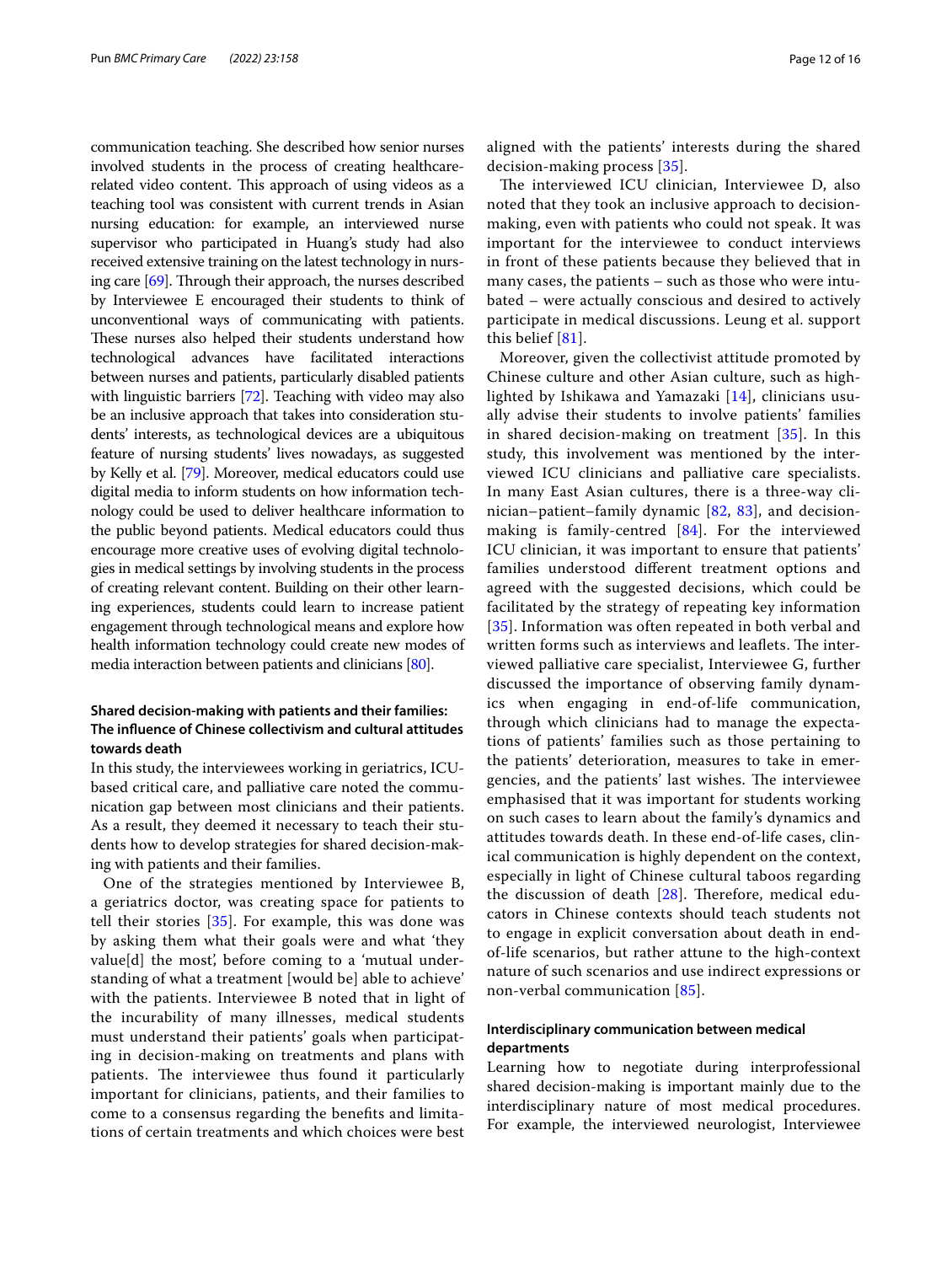C, described the need in their discipline to offer emotional and physical support to patients and their families through working with nurses, allied health workers, psychologists, and social workers. The interviewed ICU clinician, Interviewee D, also reported their experiences of negotiating treatment options with other departments [[35\]](#page-14-25). For instance, they would discuss their patients' conditions with clinicians from other departments to negotiate and arrive at the best treatment plan. They also stated that this was often necessary because patients tended to have more than one damaged organ, thus requiring the care of other specialists such as surgeons and cardiologists. However, despite the benefts of interdepartmental collaboration evident from our study, Ng et al. reported that many of their interviewees found the culture of speaking up to be underdeveloped in interdepartmental communication, because of hierarchies between clinical departments [\[86\]](#page-15-36).

Although some existing programmes aim to help medical students develop the skills for engaging in efective interdisciplinary communication, most programme designs lack a longitudinal perspective and the efective means to appraise competency  $[63]$  $[63]$ . Therefore, it is important for medical educators to consider recent studies and cultural contexts when designing interprofessional communication training programmes that aim to help students recognise the interwoven nature of cognitive and procedural knowledge across diferent clinical settings [[63](#page-15-13)]. Such training should make the process of shared decision-making smoother across disciplines and allow for better cohesion and interdisciplinary communication.

#### **The role of language in clinician–patient communication**

In relation to the fnal theme, Interviewee C, a neurologist, described the way in which he encouraged students to adopt the communication strategy of explaining medical concepts clearly by shifting between technical and plain language [\[35](#page-14-25)]. To do so, students had to frst break down medical information 'into small chunks' to convey 'simple messages', while avoiding excessive use of English 'medical jargon and complex terminology', then pass these messages on to the translator. In addition, Interviewee C gave examples of interspersing medical talk with interpersonal chat with patients [[35\]](#page-14-25). One strategy he mentioned was to 'convey complex problems' to patients using everyday examples, such as by comparing the mechanism of the heart to the motion of a blender. By shifting between technical and plain language and interspersing medical talk with interpersonal talk, clinicians would be able to communicate medical knowledge to patients and thereby develop good clinician–patient relationships [[35](#page-14-25)].

To make sure that they clearly conveyed medical knowledge to patients and their families, some clinicians were also reported to use the strategy of repeating key information [[35\]](#page-14-25). For instance, Interviewee D, an ICUbased critical care physician, noted that it was sometimes important to repeat 'similar information' to patients' family members until they complied with treatment plans. This particular strategy, along with the delivery of additional information in written form, was identifed as being able to help patients' families understand the different treatment options and their respective benefts and drawbacks. Moreover, by couching this information in plain language, clinicians could help patients' families more easily digest the medical information before making shared decisions.

Another point that we have not fully expanded upon due to limited data, but nonetheless warrants further research, is the role and function of non-verbal languages. Especially in clinical settings, some patients have disabilities such as hearing loss. It has been found that many deaf patients experience medicine-related mistreatment because of inefective communication and lack of access to information [[87](#page-15-37)]. Such scenarios fall short of the standards described in the United Nations' Disability Rights Agreement, which advocates equal access to healthcare services for the disabled [[88\]](#page-15-38). Interviewee E, a nurse, noted this issue and described how nursing students were involved in the process of creating media content that had sign language subtitles. Such an inclusive approach to treating deaf patients runs counter to the Chinese cultural norm, whereby a functional approach is adopted to meet patients' medical and emotional needs  $[71, 89]$  $[71, 89]$  $[71, 89]$  $[71, 89]$  $[71, 89]$ . The disability barrier example raised by Interviewee E indicates the need for medical students to consider ways of communicating medical knowledge with patients with disabilities, such as by asking medically experienced sign language interpreters for help. To implement patient-centred care, it is necessary to take patients with special needs into consideration.

### **Limitations**

A general limitation of this study is that its fndings were derived from a small data sample of nine participants. This might have skewed the representativeness of the themes, thus challenging the reliability and validity of the fndings. Moreover, despite the extensiveness of the research process, which consisted of the IPA methodological process, the formulation of themes, and the categorisation of data extracts under the corresponding theme, the interview data were subject to interpretation and researcher bias. Future research to support, counterargue, or build upon the study's fndings is warranted. In addition, due to the complexity and richness of the data,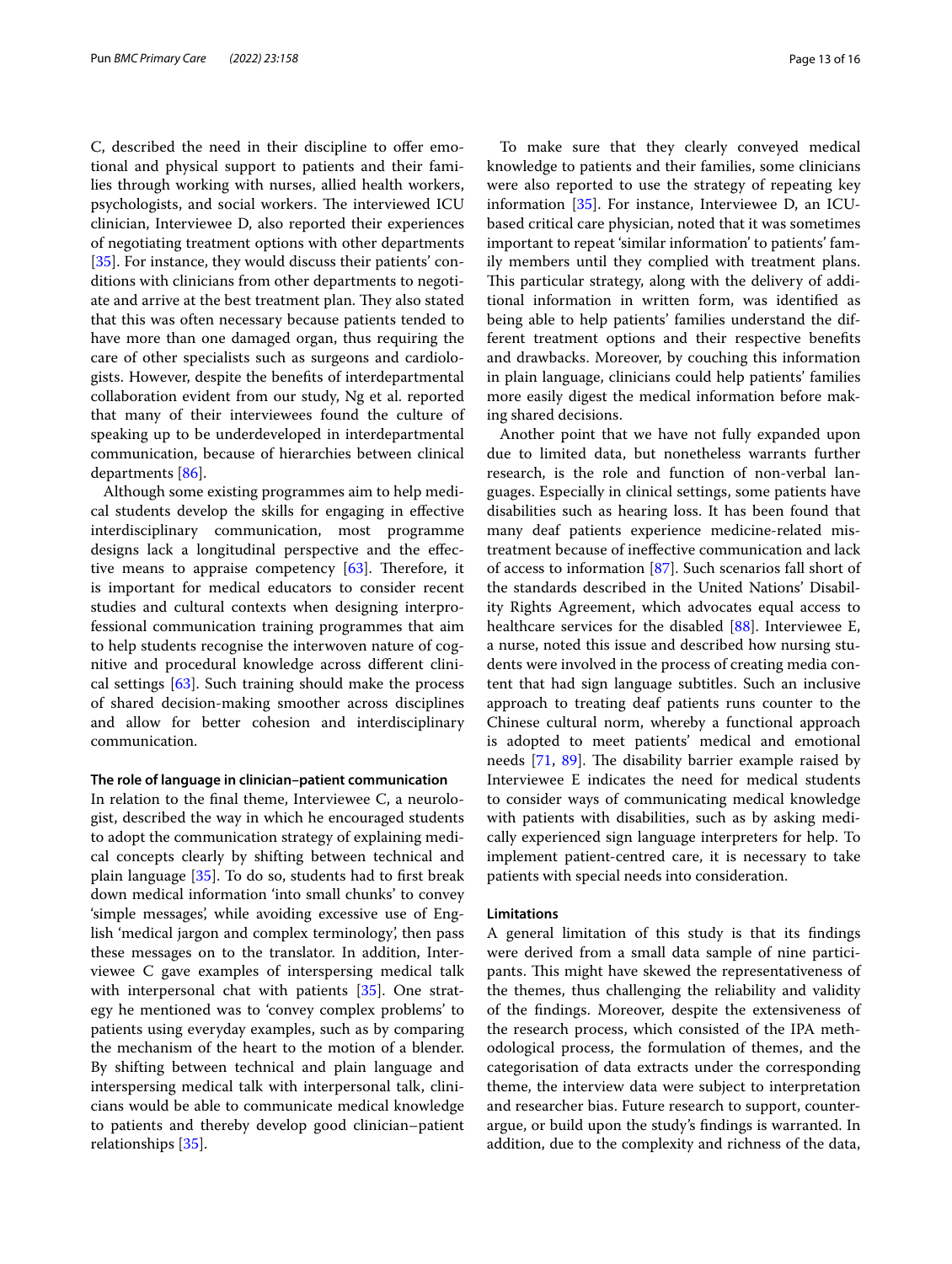the themes could have overlapped on similar points and consequently become difficult to demarcate. For example, although we designated 'empathising with patients' and 'the role of language in clinician–patient communication' as two separate themes, a main way in which medical professionals might have shown empathy would have been through the use of language.

# **Conclusions**

While medical education programmes in Western countries have benefted from research, testing, and innovative reforms over the decades [\[33\]](#page-14-23), those in Asian regions have lagged behind. To implement efective patient-centred care in Asian cultural contexts, medical educators must train medical students to be culturally competent. Therefore, through examining Hong Kong clinicians' observations, opinions, teaching approaches, and experiences across disciplines with regard to clinical communication teaching, this study suggested possible approaches to such teaching according to specifc cultural values. As most studies on clinical communication teaching have been conducted in Western settings, this study also adds to the literature in the form of an Eastern case study. It helps to remedy the possible neglect of Eastern developments in the literature and presents fndings that are more applicable to Eastern settings. Our suggestions may encourage future designers of medical education programmes to focus on developing students' communication skills and cultural competence through implementing local adaptations of patient-centred models.

By adapting clinical communication to ft East Asian contexts such as Hong Kong, researchers and clinicians may be able to move beyond the arguably cumbersome East–West comparison and focus on more specifc geographical and sociocultural contexts. The well-being of patients is afected by several factors, such as their medical problem (which determines the relevant medical discipline), background, culture, environment, beliefs, and even clinicians' experiences. Considering the cultural diversity of Hong Kong, it is crucial for clinicians to consider how the defnition of well-being might vary for patients depending on their cultural backgrounds and beliefs at the micro level. For instance, as discussed in this study, patients from Asian backgrounds tend to see themselves as part of a bigger social unit, as Asian cultures advocate a family-centred model that emphasises the value of family decision-making processes. On the contrary, those from or educated in Western contexts tend to be more aware of their individual needs and rights when making decisions on their treatments [\[84](#page-15-34)]. Given the plethora of factors afecting patients' wellbeing, clinical communication must always be adapted to be sensitive and attuned to patients' perspectives,

cognition, and milieu, as diferent patients have diferent communication needs.

This study is one of the very few studies in Hong Kong to provide a comprehensive account of clinical communication across multiple disciplines in local hospitals, and to advocate the teaching of interdisciplinary communication to more efectively facilitate shared decision-making among different specialists. The findings of this study indicate the value of conducting region-wide quantitative and interdisciplinary research on clinical communication, and may guide future researchers based in Asia. However, due to the small sample size of our study, generalisations of the fndings should be made with caution.

#### **Acknowledgements**

The author would like to say thank you to all the participants in this study and research assistants.

#### **Author's contributions**

J.P. conducted the study, prepared the manuscript and reviewed it before submission. The author read and approved the fnal manuscript.

#### **Funding**

Not applicable.

### **Availability of data and materials**

All data generated or analysed during this study are included in this published article.

#### **Declarations**

#### **Ethics approval and consent to participate**

Written informed consent was obtained from all the participants, and the research was approved by the Human Ethical Review Committee of the City University of Hong Kong. All research methods used to conduct this study were performed in accordance with the guidelines of the Declaration of Helsinki.

#### **Consent for publication**

Not applicable.

#### **Competing interests**

The author declares that no competing interests.

Received: 17 February 2022 Accepted: 14 June 2022 Published online: 22 June 2022

#### **References**

- <span id="page-13-0"></span>1. Betancourt JR. Cross-cultural medical education: conceptual approaches and frameworks for evaluation. Acad Med. 2003;78:560–9. [https://doi.org/](https://doi.org/10.1097/00001888-200306000-00004) [10.1097/00001888-200306000-00004.](https://doi.org/10.1097/00001888-200306000-00004)
- 2. Crandall SJ, George G, Marion GS, Davis S. Applying theory to the design of cultural competency training for medical students: a case study. Acad Med. 2003;78:588–94. [https://doi.org/10.1097/00001888-20030](https://doi.org/10.1097/00001888-200306000-00007) [6000-00007.](https://doi.org/10.1097/00001888-200306000-00007)
- 3. Crenshaw K, Shewchuk RM, Qu HH, Staton LJ, Bigby JA, Houston TK, et al. What should we include in a cultural competence curriculum? An emerging formative evaluation process to foster curriculum development. Acad Med. 2011;86:333–41. [https://doi.org/10.1097/ACM.0b013](https://doi.org/10.1097/ACM.0b013e3182087314) [e3182087314.](https://doi.org/10.1097/ACM.0b013e3182087314)
- 4. Dogra N, Reitmanova S, Carter-Pokras O. Teaching cultural diversity: current status in U.K., U.S., and Canadian medical schools. J Gen Intern Med. 2010;25(2):164–8.<https://doi.org/10.1007/s11606-009-1202-7>.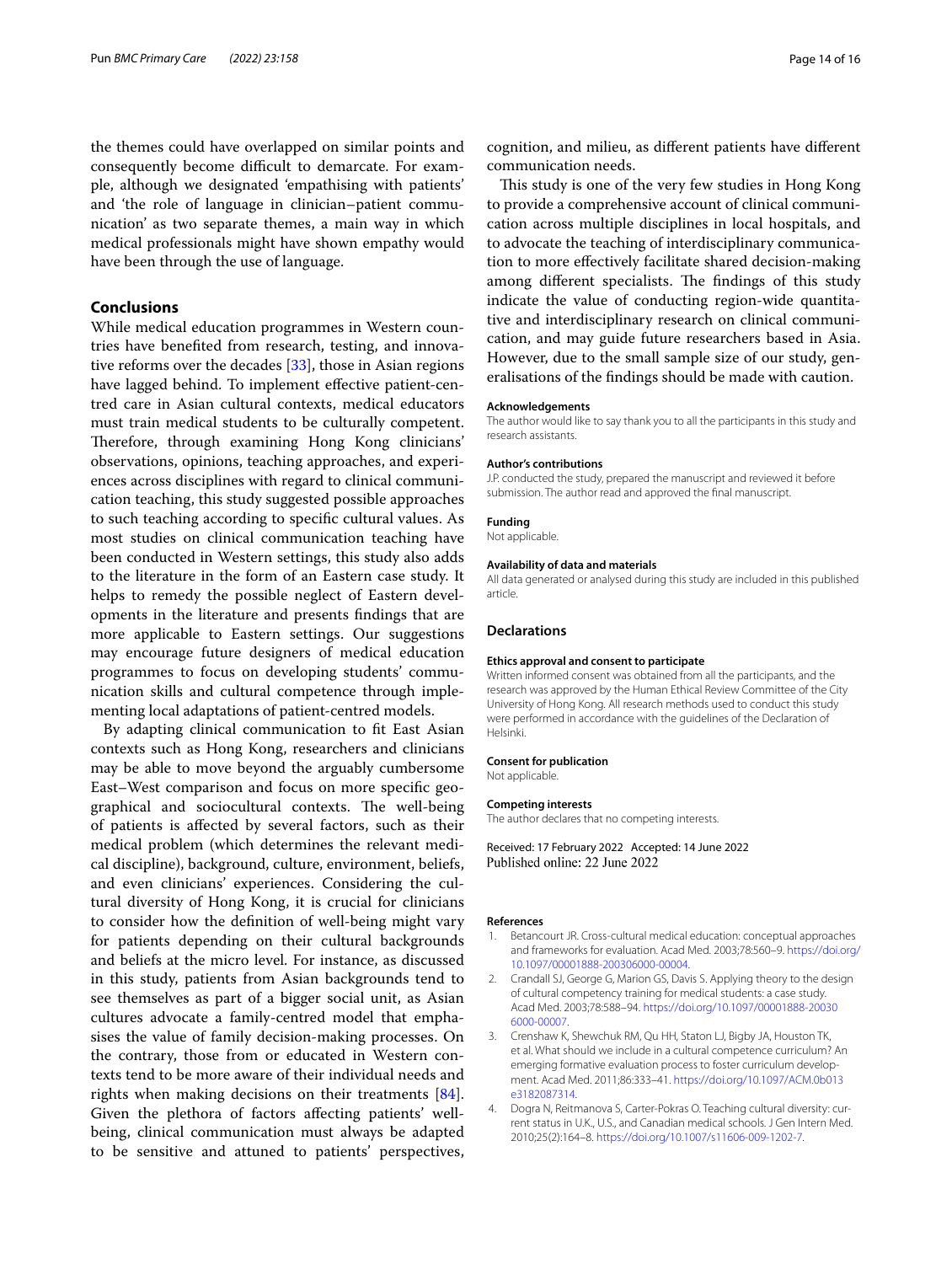- 5. Dogra N, Wass V. Can we assess students' awareness of cultural diversity? A qualitative study of stakeholders' views. Med Educ. 2006;40:682–90. [https://doi.org/10.1111/j.1365-2929.2006.02517.x.](https://doi.org/10.1111/j.1365-2929.2006.02517.x)
- 6. Kripalani S, Bussey-Jones J, Katz MG, Genao I. A prescription for cultural competence in medical education. J Gen Intern Med. 2006;21:1116–20. [https://doi.org/10.1111/j.1525-1497.2006.00557.x.](https://doi.org/10.1111/j.1525-1497.2006.00557.x)
- <span id="page-14-0"></span>7. Dolhun EP, Munoz C, Grumbach K. Cross-cultural education in U.S. medical schools: development of an assessment tool. Acad Med. 2003;78:615– 22. [https://doi.org/10.1097/00001888-200306000-00012.](https://doi.org/10.1097/00001888-200306000-00012)
- <span id="page-14-1"></span>8. Kurtz S, Silverman J, Draper J. Teaching and learning communication skills in medicine. 3nd ed. Abingdon: CRC press; 2005.
- <span id="page-14-2"></span>9. Brown J, Dearnaley J. Learning and teaching clinical communication. Clin Teach. 2016;13(4):283–6. <https://doi.org/10.1111/tct.12441>.
- <span id="page-14-3"></span>10. Rashwan ZI, El Sheshtawy OR, Abdelhalim GE, Eweida RS, Khamis GM. Scenario-based clinical simulation: Bridging the gap between internstudents' anxiety and provision of holistic nursing care for preterm neonates. Nurse Educ Practice. 2021;54:103121. [https://doi.org/10.1016/j.](https://doi.org/10.1016/j.nepr.2021.103121) [nepr.2021.103121.](https://doi.org/10.1016/j.nepr.2021.103121)
- <span id="page-14-4"></span>11. Tocher J, Smith G. The experience of scenario-based learning in undergraduate nurse education. Macau J Nurs. 2008;7(2):33–7.
- <span id="page-14-5"></span>12. Quilligan S. Learning clinical communication on ward-rounds: An ethnographic case study. Med Teach. 2015;37(2):168–73.
- <span id="page-14-6"></span>13. Shorey S, Ang E, Ng ED, Yap J, Lau LST, Chui CK. Communication skills training using virtual reality: A descriptive qualitative study. Nurse Educ Today. 2020;94:104592. [https://doi.org/10.1016/j.nedt.2020.104592.](https://doi.org/10.1016/j.nedt.2020.104592)
- <span id="page-14-7"></span>14. Ishikawa H, Yamazaki Y. How applicable are western models of patientphysician relationship in Asia? Changing patient-physician relationship in contemporary Japan. Int J Japanese Sociol. 2005;14(1):84–93. [https://doi.](https://doi.org/10.1111/j.1475-6781.2005.00070.x) [org/10.1111/j.1475-6781.2005.00070.x.](https://doi.org/10.1111/j.1475-6781.2005.00070.x)
- <span id="page-14-8"></span>15. Chan CLW, Chow AYM, editors. Death, dying and bereavement: A Hong Kong Chinese Experience. Hong Kong: Hong Kong University Press; 2006.
- <span id="page-14-9"></span>16. Lu P, Tsai J, Tseng SYH. Clinical teachers' perspectives on cultural competence in medical education. Med Educ. 2014;48:204–14. [https://doi.org/](https://doi.org/10.1111/medu.12305) [10.1111/medu.12305.](https://doi.org/10.1111/medu.12305)
- <span id="page-14-10"></span>17. Association of American Medical Colleges (Eds). Cultural Competence Education for Medical Students. US: AAMC; 2005.
- <span id="page-14-11"></span>18. General Medical Council (Eds). Tomorrow's Doctors: Outcomes and Standards for Undergraduate Medical Education. UK: General Medical Council; 2009.
- <span id="page-14-12"></span>19. Malhotra A, Gregory I, Darvill E, Goble E, Pryce-Roberts A, Lundberg K, et al. Mind the gap: Learners' perspectives on what they learn in communication compared to how they and others behave in the real world. Patient Educ Counsel. 2009;76(3):385–90. [https://doi.org/10.1016/j.pec.](https://doi.org/10.1016/j.pec.2009.07.024) [2009.07.024](https://doi.org/10.1016/j.pec.2009.07.024).
- <span id="page-14-13"></span>20. Lie D, Boker J, Cleveland E. Using the tool for assessing cultural competence training (TACCT) to measure faculty and medical student perceptions of cultural competence instruction in the frst three years of the curriculum. Acad Med. 2006;81(6):557–64.
- 21. Cumming A, Cumming A, Ross M. The Tuning Project for Medicine–learning outcomes for undergraduate medical education in Europe. Med Teacher. 2007;29(7):636–41.
- <span id="page-14-14"></span>22. Liaison Committee on Medical Education (Eds). Functions and Structure of a Medical School. LCME, 2012.
- <span id="page-14-15"></span>23. Kachur E, Altshuler L. Cultural competence is everyone's responsibility. Medical Teacher. 2004;26(2):101–5. [https://doi.org/10.1080/0142159041](https://doi.org/10.1080/01421590410001667427) [0001667427](https://doi.org/10.1080/01421590410001667427).
- 24. Kiessling C, Dieterich A, Fabry G, Holzer H, Langewitz W, Muhlinghaus I, et al. Communication and social competencies in medical education in German-speaking countries: The Basel consensus statement. Patient Educ Counsel. 2010;81(2):259–66. [https://doi.org/10.1016/j.pec.2010.01.017.](https://doi.org/10.1016/j.pec.2010.01.017)
- 25. Skelton J, Kai J, Loudon R. Cross-cultural communication in medicine: Questions for educators. Med Educ. 2001;35(3):257–61. [https://doi.org/10.](https://doi.org/10.1046/j.1365-2923.2001.00873.x) [1046/j.1365-2923.2001.00873.x](https://doi.org/10.1046/j.1365-2923.2001.00873.x).
- <span id="page-14-16"></span>26. von Fragstein M, Silverman J, Cushing A, Quilligan S, Salisbury H, Wiskin C. UK consensus statement on the content of communication curricula in undergraduate medical education. Med Educ.2008;42(11):1100– 1107.[https://doi.org/10.1111/j.1365-2923.2008.03137.x.](https://doi.org/10.1111/j.1365-2923.2008.03137.x)
- <span id="page-14-17"></span>27. Tsai S, Chang S, Ho M. Defning the core competencies of medical humanities education through the nominal group technique. J Med Educ. 2008;12(7):70–6. [https://doi.org/10.6145/jme.200806\\_12\(2\).0002](https://doi.org/10.6145/jme.200806_12(2).0002).
- <span id="page-14-18"></span>28. Pun KHJ, Chan EA, Wang S, Slade D. Health professional-patient communication practices in East Asia: An integrative review of an emerging feld of research and practice in Hong Kong, South Korea, Japan, Taiwan, and Mainland China. Patient Educ Counsel. 2018;101:1193–206. [https://doi.](https://doi.org/10.1016/j.pec.2018.01.018) [org/10.1016/j.pec.2018.01.018](https://doi.org/10.1016/j.pec.2018.01.018).
- <span id="page-14-19"></span>29. Pun KHJ, Cheung KM, Chow HJC. Teaching end-of-life communication: priorities, challenges, scope–systematic review. BMJ Supportive Palliat Care. 2021;0:1-8. [https://doi.org/10.1136/bmjspcare-2020-002725.](https://doi.org/10.1136/bmjspcare-2020-002725)
- <span id="page-14-20"></span>30. Pun J. A study of Chinese medical students' communication pattern in delivering bad news: an ethnographic discourse analysis approach. BMC Med Educ. 2021;21(286). <https://doi.org/10.1186/s12909-021-02724-6>.
- <span id="page-14-21"></span>31. Pun J. Clinical handover in a bilingual setting: interpretative phenomenological analysis to exploring translanguaging practices for efective communication among hospital staf. BMJ Open*.* 2021;11(9):e046494. <https://doi.org/10.1136/bmjopen-2020-046494>.
- <span id="page-14-22"></span>32. Pun KHJ, Chan EA, Murray KA, Slade D, Matthiessen CMIM. Complexities of emergency communication: clinicians' perceptions of communication challenges in a trilingual emergency department. J Clin Nurs. 2016;26(21- 22):3396–407. <https://doi.org/10.1111/jocn.13699>.
- <span id="page-14-23"></span>33. Liu Y, Huang Y, Hong G, Cheng X. Communication skills training: Adapting to the trends and moving forward. BioScience Trends. 2017;11(2):142–7. <https://doi.org/10.5582/bst.2017.01095>.
- <span id="page-14-24"></span>34. Wong AK, Demediuk L, Tay JY, Wawryk O, Collins A, Everitt R, et al. COVID-19 end-of-life care: symptoms and supportive therapy use in an Australian hospital. Intern Med J. 2021;51(9):1420–5.
- <span id="page-14-25"></span>35. Slade D, Chandler E, Pun J, Lam M, Matthiessen CMIM, Williams G, et al. Efective healthcare worker-patient communication in accident and emergency departments. Hong Kong J Emerg Med. 2015;22(2):69–82.
- <span id="page-14-26"></span>36. Tahir A, Al-Zubaidy M, Naqvi D, Tarfee A, Naqvi F, Malik A, et al. Medical school teaching on interprofessional relationships between primary and social care to enhance communication and integration of care – a pilot study. Adv Med Educ Practice. 2019;10:311–32. [https://doi.org/10.2147/](https://doi.org/10.2147/AMEP.S179833) [AMEP.S179833.](https://doi.org/10.2147/AMEP.S179833)
- 37. Liu P, Lyndon A, Holl J, Johnson J, Bilimoria K, Stey A. Barriers and facilitators to interdisciplinary communication during consultations: A qualitative study. BMJ Open*.* 2021;11(9):E046111.
- 38. Whittington K, Walker J, Hirsch B. Promoting Interdisciplinary Communication as a Vital Function of Efective Teamwork to Positively Impact Patient Outcomes, Satisfaction, and Employee Engagement. J Med Imag Radiat Sci*.* 2020;51(4):S107–11.
- <span id="page-14-27"></span>39. Lo AC, Li JT, Chau JP, Wong S, Hui DS, Lee VW. Impact of interprofessional service- learning on the effectiveness of knowledge transfer of antimicrobial resistance to Hong Kong elders: a quasi-experiment. Antimicrobial Resist Infection Control. 2021;*10*(1):1–10.
- <span id="page-14-28"></span>40. Jensen BF, Gulbrandsen P, Benth JS, Dahl FA, Krupat E, Finset A. Interrater reliability for the Four Habits Coding Scheme as part of a randomized controlled trial. Patient Educ Counsel. 2010;80:405–9. [https://doi.org/10.](https://doi.org/10.1016/j.pec.2010.06.032) [1016/j.pec.2010.06.032.](https://doi.org/10.1016/j.pec.2010.06.032)
- <span id="page-14-29"></span>41. Krupat E, Frankel R, Stein T, Irish J. The Four Habits Coding Scheme: validation of an instrument to assess clinicians' communication behavior. Patient Educ Counsel. 2006;62(1):38–45.
- <span id="page-14-30"></span>42. Bellier A, Chaffanjon P, Krupat E, Francois P, Labarere J, Mazoni GM. PLOS ONE. 2020;15(4):e0230672. [https://doi.org/10.1371/journal.pone.0230672.](https://doi.org/10.1371/journal.pone.0230672)
- <span id="page-14-31"></span>43. Tang HHH, Chau CFW. Knowledge exchange in a global city: a typology of universities and institutional analysis. Eur J Higher Educ. 2020;10(1):93–112.
- <span id="page-14-32"></span>44. Smith JA. Validity and qualitative psychology. In: Smith JA, editor. Qualitative psychology: A practical guide to research methods. London: Sage Publication; 2003. p. 232–5.
- <span id="page-14-33"></span>45. Glaser BG. Basics of grounded theory analysis: Emergence vs forcing. CA: Sociology Press; 1992. [https://ualberta.ca/~iiqm/backissues/5\\_3/pdf/](https://ualberta.ca/~iiqm/backissues/5_3/pdf/bowen.pdf) [bowen.pdf](https://ualberta.ca/~iiqm/backissues/5_3/pdf/bowen.pdf)
- <span id="page-14-34"></span>46. Bowen GA. Grounded theory and sensitizing concepts. International Journal of Qualitative. Methods. 2006;5(2).
- <span id="page-14-35"></span>47. Lapkin S, Levett-Jones T, Gilligan C. A systematic review of the efectiveness of interprofessional education in health professional programs. Nurse Education Today. 2013;33(2):90–102. [https://doi.org/10.1016/j.nedt.2011.11.006.](https://doi.org/10.1016/j.nedt.2011.11.006)
- <span id="page-14-36"></span>48. Tong A, Sainsbury P, Craig J. Consolidated criteria for reporting qualitative research (COREQ): a 32-item checklist for interviews and focus groups. Int J Qual Health Care. 2007;19(6):349–57. [https://doi.org/10.1093/intqhc/](https://doi.org/10.1093/intqhc/mzm042) [mzm042](https://doi.org/10.1093/intqhc/mzm042).